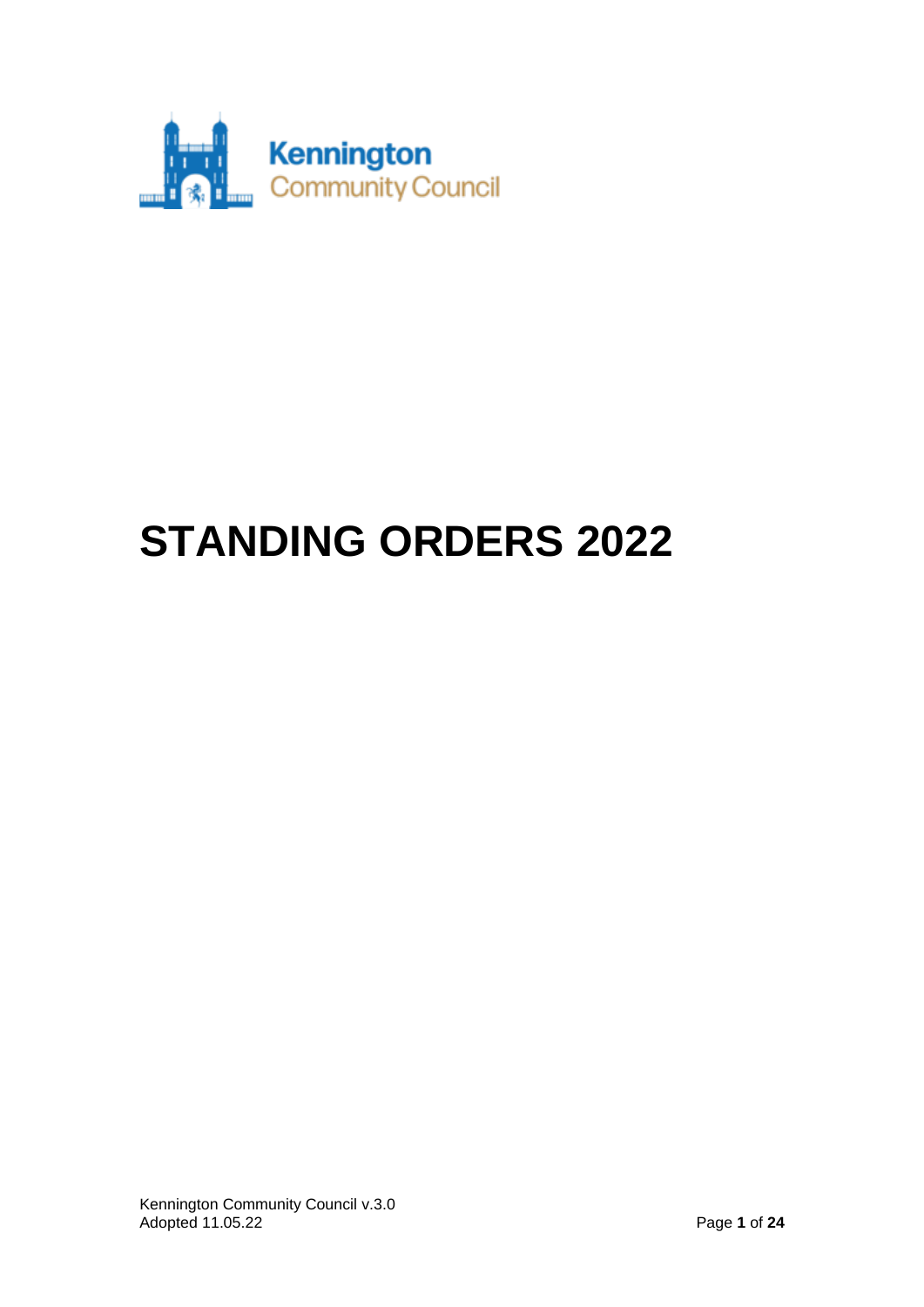| 1. |                                                            |  |
|----|------------------------------------------------------------|--|
| 2. |                                                            |  |
| 3. |                                                            |  |
| 4. |                                                            |  |
| 5. |                                                            |  |
| 6. |                                                            |  |
| 7. |                                                            |  |
| 8. |                                                            |  |
| 9. | <b>EXTRAORDINARY MEETINGS OF THE COUNCIL,</b>              |  |
|    |                                                            |  |
|    |                                                            |  |
|    | 12. MOTIONS FOR A MEETING THAT REQUIRE WRITTEN NOTICE      |  |
|    | 13. MOTIONS AT A MEETING THAT DO NOT REQUIRE WRITTEN       |  |
|    |                                                            |  |
|    |                                                            |  |
|    |                                                            |  |
|    |                                                            |  |
|    |                                                            |  |
|    |                                                            |  |
|    | 20. ACCOUNTS AND ACCOUNTING STATEMENTS  19                 |  |
|    |                                                            |  |
|    |                                                            |  |
|    |                                                            |  |
|    | 24. RESPONSIBILITIES UNDER DATA PROTECTION LEGISLATION  22 |  |
|    |                                                            |  |
|    |                                                            |  |
|    | 27. COMMUNICATING WITH DISTRICT AND COUNTY OR UNITARY      |  |
|    |                                                            |  |
|    |                                                            |  |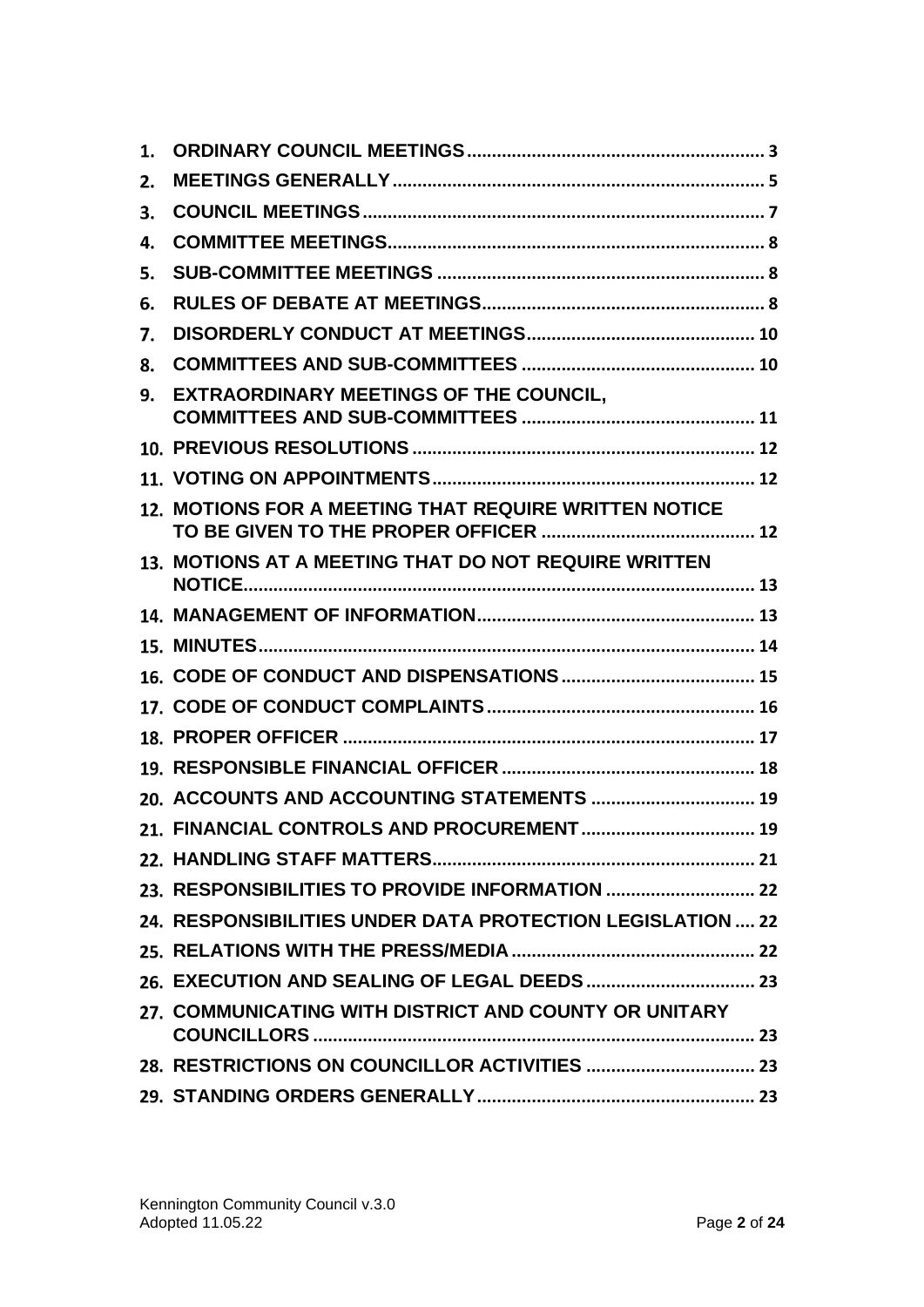#### <span id="page-2-0"></span>**ORDINARY COUNCIL MEETINGS**  $\mathbf{1}$ .

- a **In an election year, the annual meeting of the Council shall be held on or within 14 days following the day on which the councillors elected take office.**
- b **In a year which is not an election year, the annual meeting of the Council shall be held on such day in May as the Council decides.**
- c **If no other time is fixed, the annual meeting of the Council shall take place at 6pm.**
- d **In addition to the annual meeting of the Council, at least three other ordinary meetings shall be held in each year on such dates and times as the Council decides.**
- e **The first business conducted at the annual meeting of the Council shall be the election of the Chair and Vice-Chair (if there is one) of the Council.**
- f **The Chair of the Council, unless he/she has resigned or becomes disqualified, shall continue in office and preside at the annual meeting until his/her successor is elected at the next annual meeting of the Council.**
- g **The Vice-Chair of the Council, if there is one, unless he/she resigns or becomes disqualified, shall hold office until immediately after the election of the Chair of the Council at the next annual meeting of the Council.**
- h **In an election year, if the current Chair of the Council has not been reelected as a member of the Council, he/she shall preside at the annual meeting until a successor Chair of the Council has been elected. The current Chair of the Council shall not have an original vote in respect of the election of the new Chair of the Council but shall give a casting vote in the case of an equality of votes.**
- i **In an election year, if the current Chair of the Council has been re-elected as a member of the Council, he/she shall preside at the annual meeting until a new Chair of the Council has been elected. He/She may exercise an original vote in respect of the election of the new Chair of the Council and shall give a casting vote in the case of an equality of votes.**
- j Following the election of the Chair of the Council and Vice-Chair (if there is one) of the Council at the annual meeting, the business shall include:
	- i. **In an election year, delivery by the Chair of the Council and councillors of their acceptance of office forms unless the Council resolves for this to be done at a later date. In a year which is not an election year, delivery by the Chair of the Council of his/her acceptance of office form unless the Council resolves for this to be done at a later date;**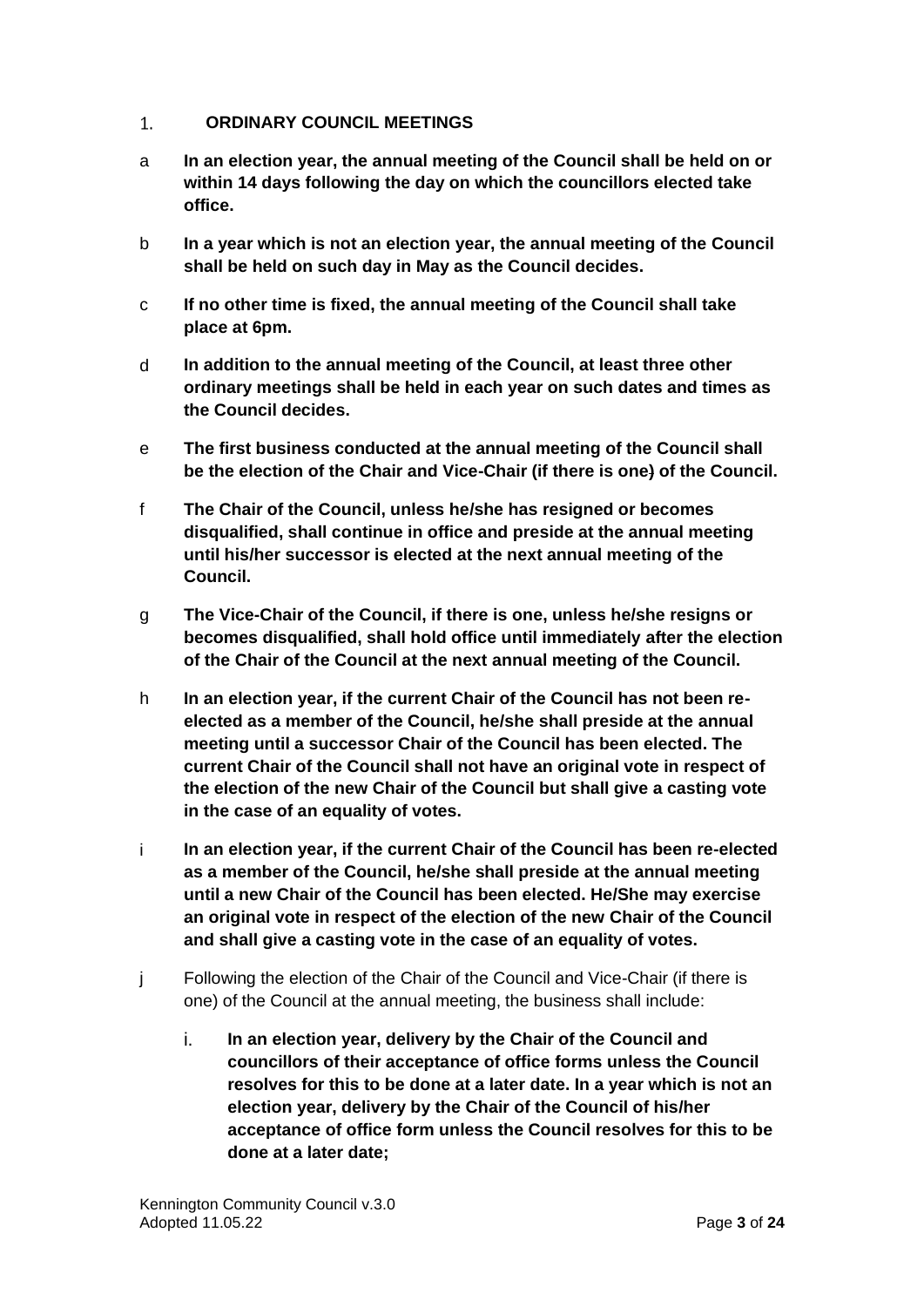- ii. Confirmation of the accuracy of the minutes of the previous meeting of the Council;
- iii. [text deleted May 2022];
- iv. Consideration of any recommendations made by each committee;
- v. Review of the committee structure;
- vi. Appointment of any new committees in accordance with standing order 8;
- vii. Review of the terms of reference for each committee which is retained;
- viii. Review of delegation arrangements to committees, sub-committees, staff and other local authorities;
- ix. Appointment of members to all committees;
- x. Review and adoption of appropriate standing orders and financial regulations;
- xi. Review of arrangements (including legal agreements) with other local authorities, not-for-profit bodies and businesses.
- xii. Review of representation on or work with external bodies and arrangements for reporting back;
- xiii. In an election year, to make arrangements with a view to the Council becoming eligible to exercise the general power of competence in the future;
- xiv. Review of inventory of land and other assets including buildings and office equipment;
- xv. Confirmation of arrangements for insurance cover in respect of all insurable risks;
- xvi. Review of the Council's and/or staff subscriptions to other bodies;
- xvii. Review of the Council's complaints procedure;
- xviii. Review of the Council's policies, procedures and practices in respect of its obligations under freedom of information and data protection legislation (*see also standing orders 14, 23 and 24*);
- xix. Review of the Council's policy for dealing with the press/media;
- xx. Review of the Council's employment policies and procedures;
- xxi. Review of the Council's expenditure incurred under s.137 of the Local Government Act 1972 or the general power of competence.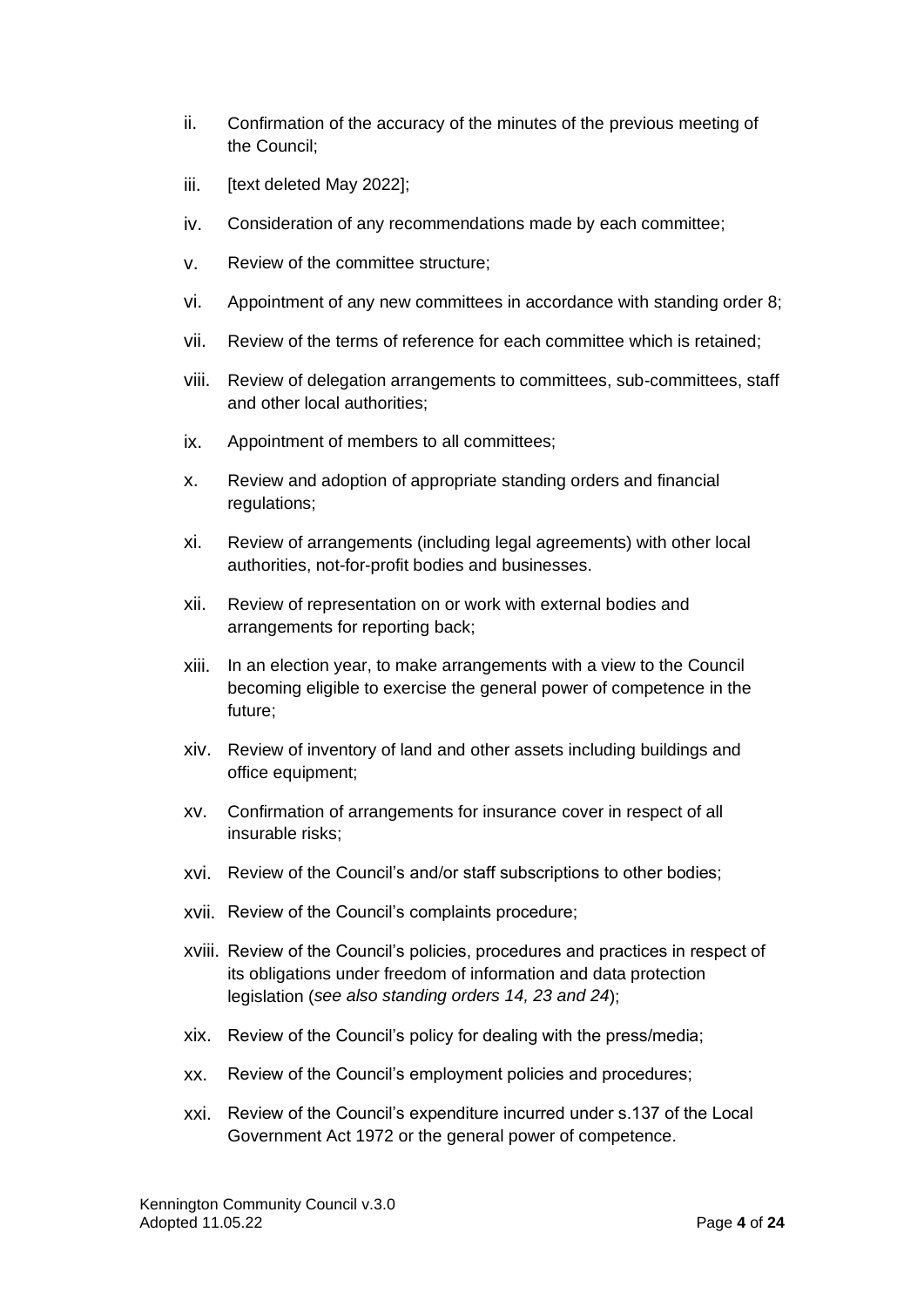- xxii. Determining the time and place of ordinary meetings of the Council up to and including the next annual meeting of the Council.
- k At all other ordinary meetings of Council, the agenda shall include:
	- i. Confirmation of the accuracy of the minutes of the previous meeting of the Council;
	- ii. [text deleted May 2022];
	- iii. Consideration of any recommendations made by each committee;
	- iv. Motions submitted to the Clerk in accordance with Standing Order 12;
	- v. Reports from borough and county councillors.

#### <span id="page-4-0"></span>**MEETINGS GENERALLY**  $2.$

- a **Meetings shall not take place in premises which at the time of the meeting are used for the supply of alcohol, unless no other premises are available free of charge or at a reasonable cost.**
- b Meetings shall be called at a minimum of three clear days notice. The Proper Officer may finalise the agenda of a meeting and give up to five clear days notice and will make every effort to do so.
- c **Meetings shall be open to the public unless their presence is prejudicial to the public interest by reason of the confidential nature of the business to be transacted or for other special reasons. The public's exclusion from part or all of a meeting shall be by a resolution which shall give reasons for the public's exclusion.**
- d Members of the public may make representations, ask and answer questions and give evidence at a meeting which they are entitled to attend, in respect of the business on the agenda or to suggest issues for discussion at a future meeting of Council or of a committee.
- e The period of time designated for public participation at a meeting in accordance with standing order 2(d) shall not exceed 15 minutes unless directed by the Chair of the meeting.
- f Subject to standing order 2(e), a member of the public shall not speak for more than 3 minutes.
- g In accordance with standing order 2(d), a question shall not require a response at the meeting nor start a debate on the question. The Chair of the meeting may direct that a written or oral response be given.
- h A person shall indicate to the Chair of the meeting when requesting to speak.
- i A person who speaks at a meeting shall direct his/her comments to the Chair of the meeting.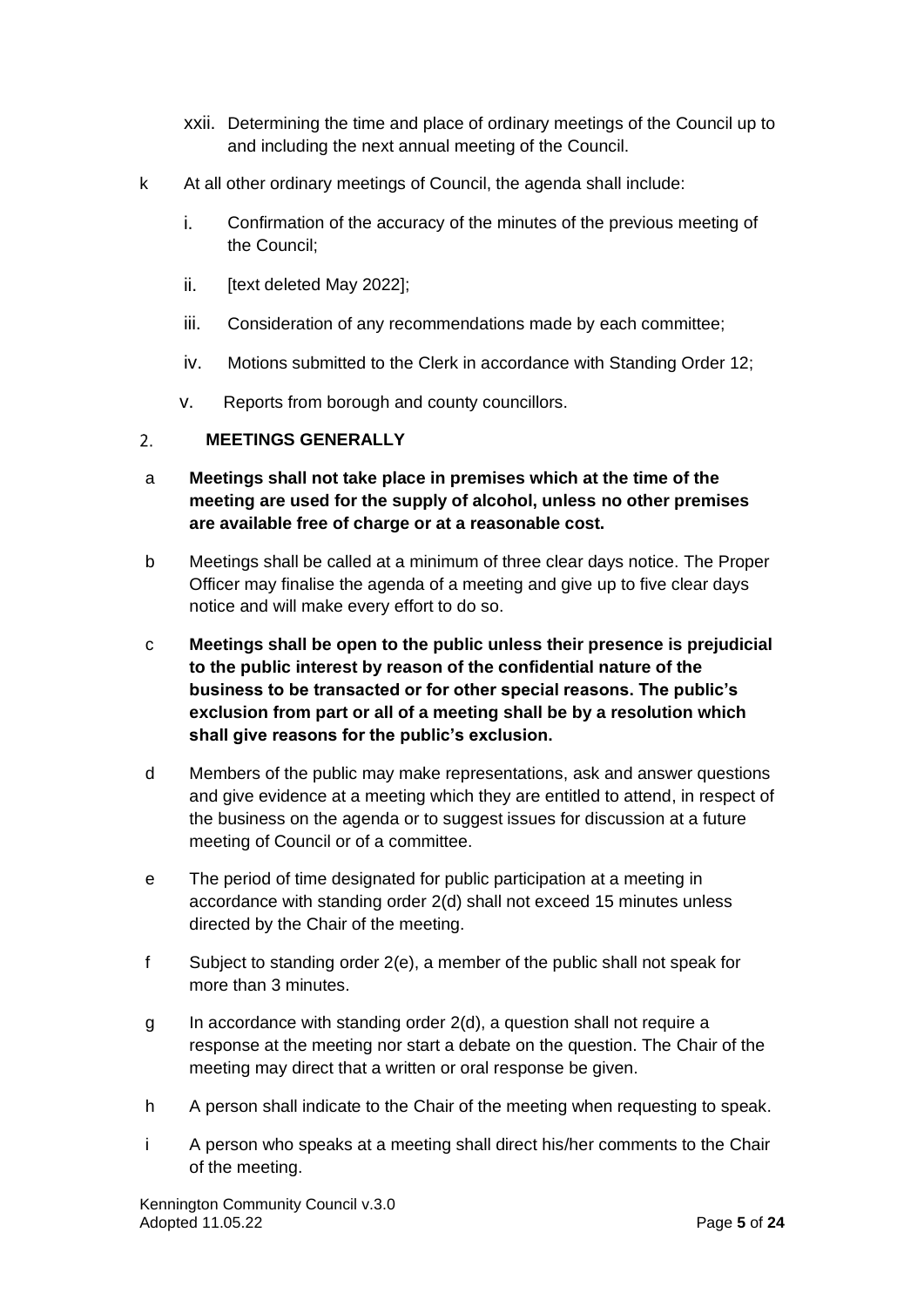- j Only one person is permitted to speak at a time. If more than one person wants to speak, the Chair of the meeting shall direct the order of speaking.
- k **Subject to standing order 2(l), a person who attends a meeting is permitted to report on the meeting whilst the meeting is open to the public. To "report" means to film, photograph, make an audio recording of meeting proceedings, use any other means for enabling persons not present to see or hear the meeting as it takes place or later or to report or to provide oral or written commentary about the meeting so that the report or commentary is available as the meeting takes place or later to persons not present.** A notice shall be displayed on agendas and a statement made at the outset of meetings of the public right to film. Any recorded images must not be edited in a way in which there is a clear aim to distort the truth or misrepresent those taking part in the proceedings.
- l **A person present at a meeting may not provide an oral report or oral commentary about a meeting as it takes place without permission** except where this is done without interfering with the conduct of the meeting**.**
- m **The press shall be provided with reasonable facilities for the taking of their report of all or part of a meeting at which they are entitled to be present.**
- n **Subject to a meeting being quorate, all questions at a meeting shall be decided by a majority of the councillors and non-councillors with voting rights present and voting.**
- o **The Chair of a meeting may give an original vote on any matter put to the vote, and in the case of an equality of votes may exercise his/her casting vote whether or not he/she gave an original vote.**

*See standing orders 1(h) and (i) for the different rules that apply in the election of the Chair of the Council at the annual meeting of the Council.*

- p **A councillor or a non-councillor with voting rights who has a disclosable pecuniary interest or another interest as set out in the Council's code of conduct in a matter being considered at a meeting is subject to statutory limitations or restrictions under the code on his/her right to participate and vote on that matter.**
- q **No business may be transacted at a meeting unless at least one-third of the whole number of members of the Council are present and in no case shall the quorum of a meeting be less than three.**

*See standing order 4(c) and 5(b) for the quorum of a committee or subcommittee meeting.* 

r **If a meeting is or becomes inquorate no business shall be transacted** and the meeting shall be closed. Any business on the agenda which has not been reached before a meeting closes shall be adjourned to another meeting,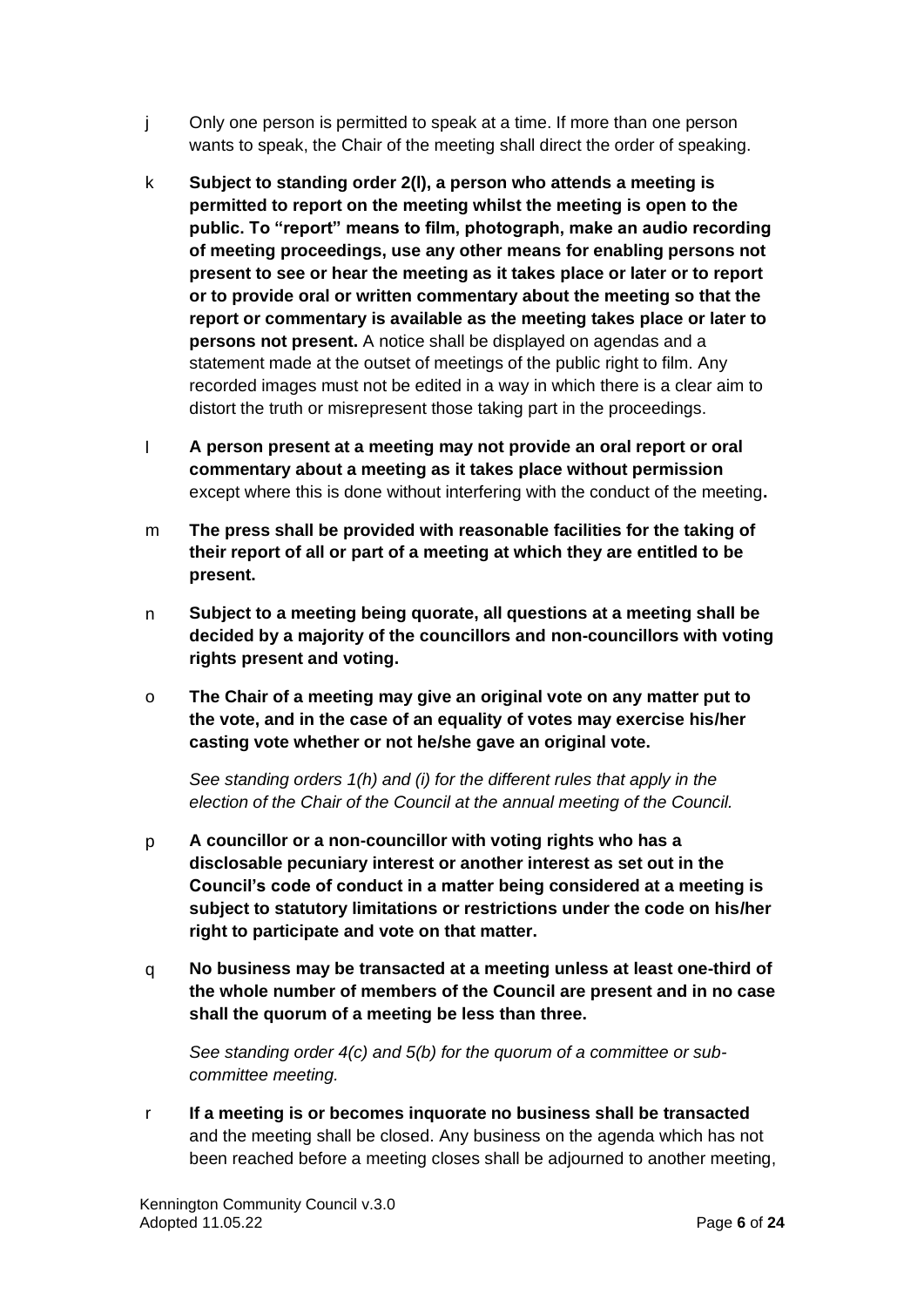when it shall receive priority.

*See also standing orders 6(a), 12(e) and 18(b)(iii) for other provisions on agenda setting.*

- s A meeting shall not exceed a period of 3 hours. In a remote meeting, after 2 hours the Chair of the meeting will identify any remaining urgent business and propose to Council to adjourn the meeting as soon as that has been completed.
- t In a remote meeting, members (including members of the public) in remote attendance attend the meeting at any time if all of the conditions in subsection are satisfied:

(a) to hear, and where practicable see, and be so heard and, where practicable, be seen by, the other members in attendance,

(b) to hear, and where practicable see, and be so heard and, where practicable, be seen by, any members of the public entitled to attend the meeting in order to exercise a right to speak at the meeting, and

(c) to be so heard and, where practicable, be seen by any other members of the public attending the meeting.

#### <span id="page-6-0"></span>**COUNCIL MEETINGS** 3.

- a **The minimum three clear days' for notice of a meeting does not include the day on which notice was issued, the day of the meeting, a Sunday, a day of the Christmas break, a day of the Easter break or of a bank holiday or a day appointed for public thanksgiving or mourning.**
- b **Subject to standing orders which indicate otherwise, anything authorised or required to be done by, to or before the Chair of the Council may in his/her absence be done by, to or before the Vice-Chair of the Council (if there is one).**
- c **The Chair of the Council, if present, shall preside at a meeting. If the Chair is absent from a meeting, the Vice-Chair of the Council (if there is one) if present, shall preside. If both the Chair and the Vice-Chair are absent from a meeting, a councillor as chosen by the councillors present at the meeting shall preside at the meeting.**
- d **Unless standing orders provide otherwise, voting on a question shall be by a show of hands.** In a remote meeting, members may vote by orally announcing their vote in turn or by electronically recording their vote, if the Chair of the meeting has announced this at the opening of the meeting. **At the request of a councillor, the voting on any question shall be recorded so as to show whether each councillor present and voting gave his/her vote for or against that question. Such a request shall be made before moving on to the next item of business on the agenda.**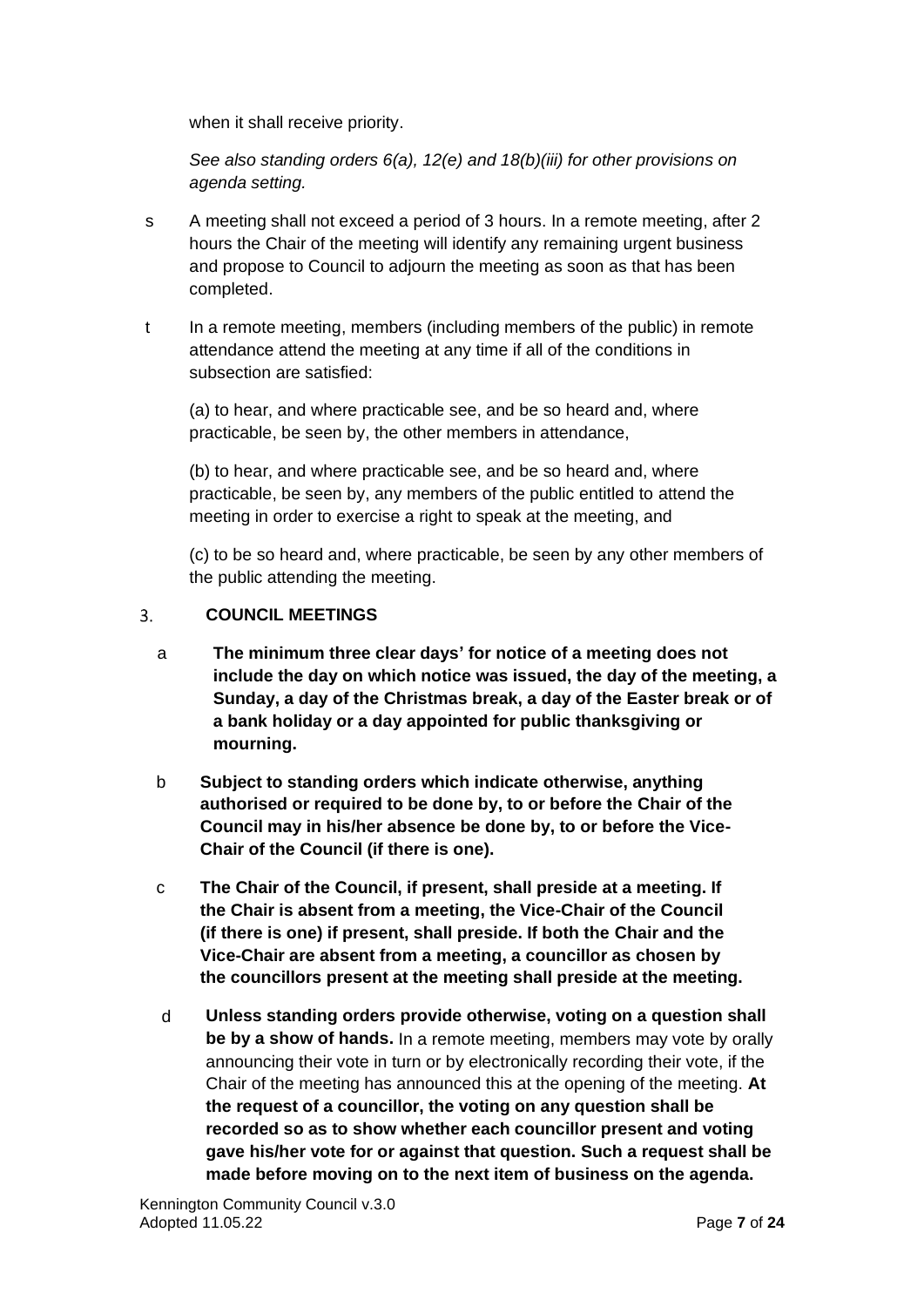#### <span id="page-7-0"></span> $\overline{4}$ . **COMMITTEE MEETINGS**

- a **The minimum three clear days' public notice for a meeting does not include the day on which the notice was issued or the day of the meeting unless the meeting is convened at shorter notice.**
- b **The Chair of the Committee, if present, shall preside at a meeting. If the Chair is absent from a meeting, the Vice-Chair of the Committee (if there is one) if present, shall preside. If both the Chair and the Vice-Chair are absent from a meeting, a councillor as chosen by the councillors present at the meeting shall preside at the meeting.**
- c No business may be transacted at a committee meeting unless at least onethird of the whole number of voting members are present and in no case shall the quorum of a meeting be less than three.

#### <span id="page-7-1"></span>5. **SUB-COMMITTEE MEETINGS**

- **a The minimum three clear days' public notice for a meeting does not include the day on which the notice was issued or the day of the meeting unless the meeting is convened at shorter notice.**
- **b** No business may be transacted at a sub-committee meeting unless at least one-third of the whole number of voting members are present and in no case shall the quorum of a meeting be less than three.

#### <span id="page-7-2"></span>**RULES OF DEBATE AT MEETINGS** 6.

- a Motions on the agenda shall be considered in the order that they appear unless the order is changed at the discretion of the Chair of the meeting.
- b A motion (including an amendment) shall not be progressed unless it has been moved and seconded.
- c A motion on the agenda that is not moved by its proposer may be treated by the Chair of the meeting as withdrawn, unless the proposer is not present and another councillor opts to move it.
- d If a motion (including an amendment) has been seconded, it may be withdrawn by the proposer only with the consent of the seconder and the meeting.
- e An amendment is a proposal to remove or add words to a motion. It shall not negate the motion.
- f If an amendment to the original motion is carried, the original motion (as amended) becomes the substantive motion upon which further amendment(s) may be moved.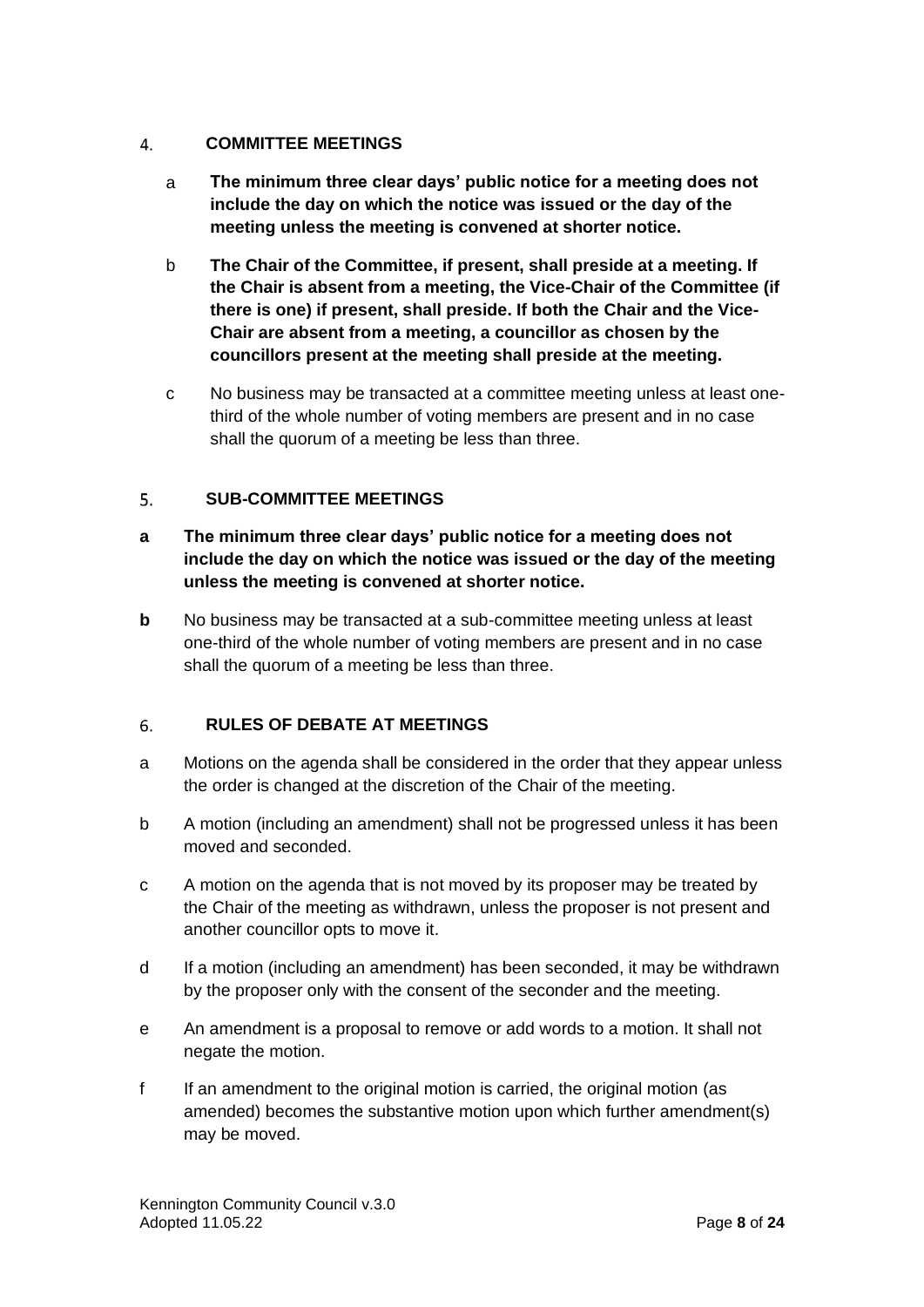- g An amendment shall not be considered unless early verbal notice of it is given at the meeting and, if requested, is expressed in writing to the Chair of the meeting.
- h A councillor may move an amendment to his/her own motion if agreed by the meeting. If a motion has already been seconded, the amendment shall be with the consent of the seconder and the meeting.
- i If there is more than one amendment to an original or substantive motion, the amendments shall be moved in the order directed by the Chair of the meeting.
- j Subject to standing order 6(k), only one amendment shall be moved and debated at a time, the order of which shall be directed by the Chair of the meeting.
- k One or more amendments may be discussed together if the Chair of the meeting considers this expedient but each amendment shall be voted upon separately.
- l At the discretion of the Chair of the meeting, a councillor may be limited to speak once in the debate on a motion except:
	- i. to speak on an amendment moved by another councillor;
	- ii. to move or speak on another amendment if the motion has been amended since he/she last spoke;
	- iii. to make a point of order;
	- iv. to give a personal explanation; or
	- v. to exercise a right of reply.
- m During the debate on a motion, a councillor may interrupt only on a point of order or a personal explanation and the councillor who was interrupted shall stop speaking. A councillor raising a point of order shall identify the standing order which he/she considers has been breached or specify the other irregularity in the proceedings of the meeting he/she is concerned by.
- n A point of order shall be decided by the Chair of the meeting and his/her decision shall be final.
- o When a motion is under debate, no other motion shall be moved except:
	- i. to amend the motion;
	- ii. to proceed to the next business;
	- iii. to adjourn the debate;
	- iv. to put the motion to a vote;
	- v. to ask a person to be no longer heard or to leave the meeting;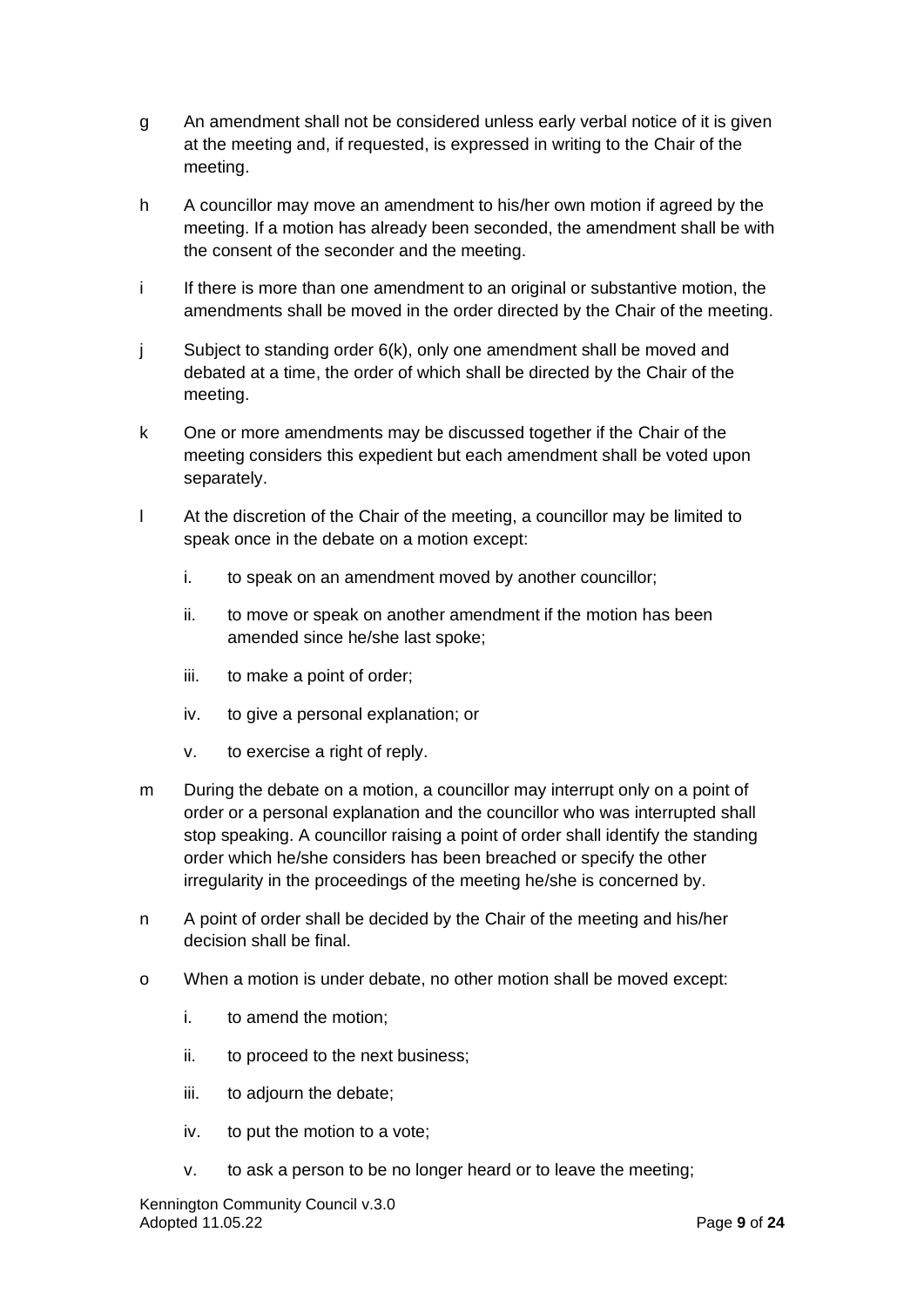- vi. to refer a motion to a committee or sub-committee for consideration;
- vii. to exclude the public and press;
- viii. to adjourn the meeting; or
- ix. to suspend particular standing order(s) excepting those which reflect mandatory statutory or legal requirements.
- p Before an original or substantive motion is put to the vote, the Chair of the meeting shall be satisfied that the motion has been sufficiently debated and that the mover of the motion under debate has exercised or waived his/her right of reply.
- q Excluding motions moved under standing order 6(o), the contributions or speeches by a councillor shall relate only to the motion under discussion and shall not exceed 3 minutes without the consent of the Chair of the meeting.

#### <span id="page-9-0"></span>**DISORDERLY CONDUCT AT MEETINGS**  $7<sub>1</sub>$

- a No person shall obstruct the transaction of business at a meeting or behave offensively or improperly. If this standing order is ignored, the Chair of the meeting shall request such person(s) to moderate or improve their conduct.
- b If person(s) disregard the request of the Chair of the meeting to moderate or improve their conduct, any councillor or the Chair of the meeting may move that the person be no longer heard or be excluded from the meeting. The motion, if seconded, shall be put to the vote without discussion.
- $c$  If a resolution made under standing order  $7(b)$  is ignored, the Chair of the meeting may take further reasonable steps to restore order or to progress the meeting. This may include temporarily suspending or closing the meeting.

#### <span id="page-9-1"></span> $\mathsf{R}$ . **COMMITTEES AND SUB-COMMITTEES**

- a The Council may appoint standing committees or other committees as may be necessary, and:
	- i. shall determine their terms of reference;
	- ii. shall determine the number and time of the ordinary meetings of a standing committee up until the date of the next annual meeting of the Council;
	- iii. shall permit a committee, other than in respect of the ordinary meetings of a committee, to determine the number and time of its meetings, within a maximum which may be set by Council without prejudice to Standing Order 9;
	- iv. shall, subject to standing orders 8(c) and (d), appoint the members of such a committee; except by resignation from the Committee or from the Council, Councillors shall remain members of the Committee until the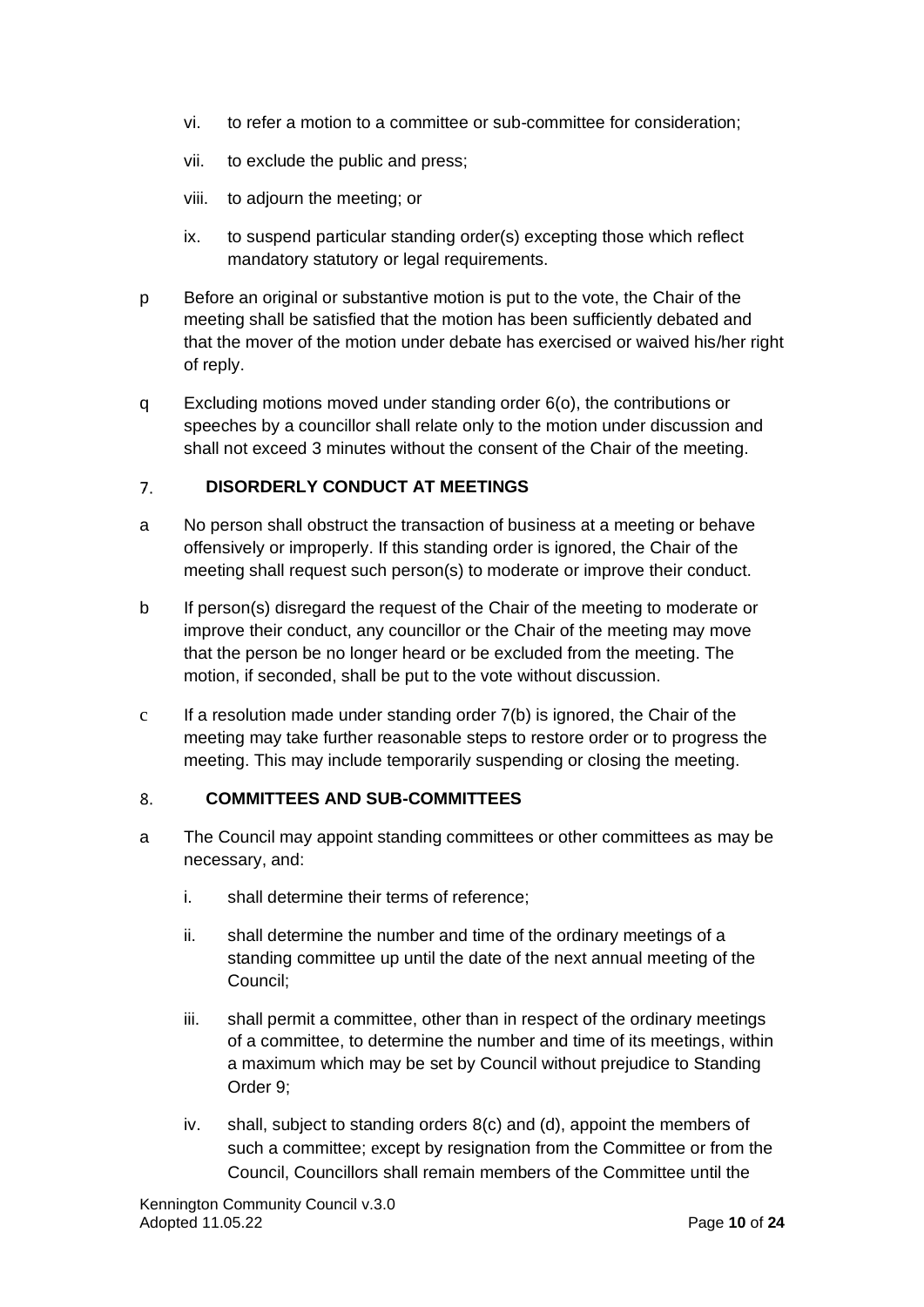next Annual Meeting of the Council.

- v. shall, after it has appointed the members of a standing committee, appoint the Chair of the standing committee;
- vi. shall permit a committee other than a standing committee, to appoint its own Chair, and Vice-Chair if it wishes, at the first meeting of the committee;
- vii. in the event of a vacancy arising on any Committee, a replacement Councillor may be appointed during the year by resolution of the Council and shall serve until the next Annual Meeting of the Council;
- viii. shall determine if the public may participate at a meeting of a committee;
- ix. shall determine if the public and press are permitted to attend the meetings of a sub-committee;
- x. shall determine if the public may participate at a meeting of a subcommittee that they are permitted to attend; and
- xi. may dissolve a committee or a sub-committee.
- **b Unless the Council determines otherwise, a committee may appoint a sub-committee whose terms of reference and members shall be determined by the committee.**
- c **The members of a committee may include non-councillors unless it is a committee which regulates and controls the finances of the Council.** Such non-Councillors must meet the same qualifications as any resident wishing to stand for election as a councillor; non-councillor members of committees will be required to comply with the Council's Standing Orders.

*See also standing order 16(a)*

- **d Unless the Council determines otherwise, all the members of an advisory committee and a sub-committee of the advisory committee may be noncouncillors.**
- <span id="page-10-0"></span> $\mathbf{q}$ **EXTRAORDINARY MEETINGS OF THE COUNCIL, COMMITTEES AND SUB-COMMITTEES**
- a **The Chair of the Council may convene an extraordinary meeting of the Council at any time.**
- b **If the Chair of the Council does not call an extraordinary meeting of the Council within 7 days of having been requested in writing to do so by two councillors, any two councillors may convene an extraordinary meeting of the Council. The public notice giving the time, place and agenda for such a meeting shall be signed** in person or electronically in the case of a remote meeting **by the two councillors.**
- Kennington Community Council v.3.0 Adopted 11.05.22 **Page 11** of **24 Page 11** of **24** c The Chair of a committee or a sub-committee may convene an extraordinary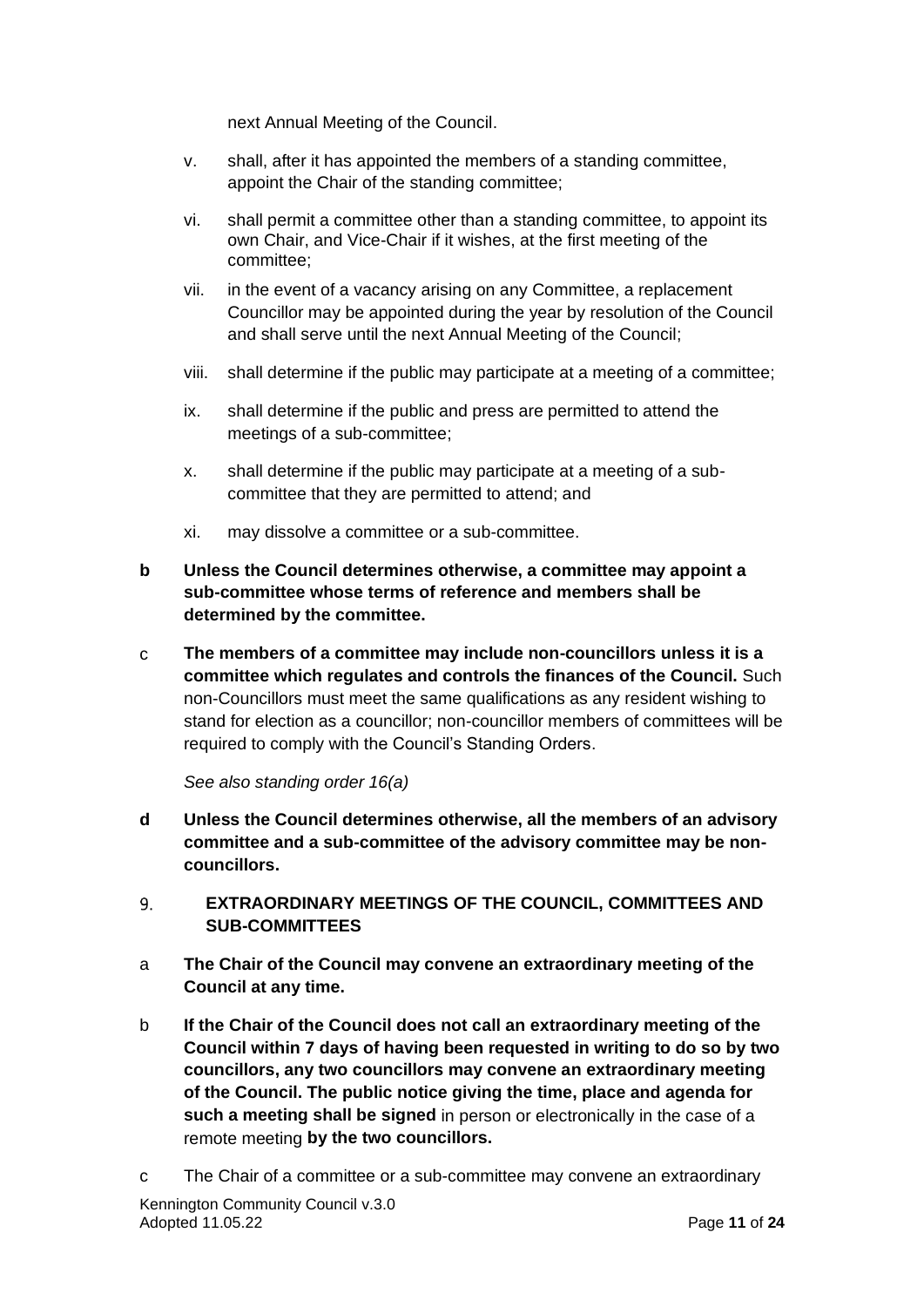meeting of the committee or the sub-committee at any time.

d If the Chair of a committee or a sub-committee does not call an extraordinary meeting within 7 days of having been requested to do so by two members of the committee or the sub-committee, any two members of the committee or the sub-committee may convene an extraordinary meeting of the committee or a sub-committee.

#### <span id="page-11-0"></span> $10.$ **PREVIOUS RESOLUTIONS**

- a A resolution shall not be reversed within six months except either by a special motion, which requires written notice by at least one third of all councillors to be given to the Proper Officer in accordance with standing order 12, or by a motion moved in pursuance of the recommendation of a committee or a subcommittee.
- b When a motion moved pursuant to standing order 10(a) has been disposed of, no similar motion may be moved for a further six months.

#### <span id="page-11-1"></span>11. **VOTING ON APPOINTMENTS**

a Where more than two persons have been nominated for a position to be filled by the Council and none of those persons has received an absolute majority of votes in their favour, the name of the person having the least number of votes shall be struck off the list and a fresh vote taken. This process shall continue until a majority of votes is given in favour of one person. A tie in votes may be settled by the casting vote exercisable by the Chair of the meeting.

### <span id="page-11-2"></span> $12.$ **MOTIONS FOR A MEETING THAT REQUIRE WRITTEN NOTICE TO BE GIVEN TO THE PROPER OFFICER**

- a A motion shall relate to the responsibilities of the meeting for which it is tabled and in any event shall relate to the performance of the Council's statutory functions, powers and obligations or an issue which specifically affects the Council's area or its residents.
- b No motion may be moved at a meeting unless it is on the agenda.
- c The Proper Officer may, before including a motion on the agenda received in accordance with standing order 12(b), correct obvious grammatical or typographical errors in the wording of the motion.
- d If the wording or subject of a proposed motion is considered improper, the Proper Officer shall consult with the Chair of the forthcoming meeting or, as the case may be, the councillors who have convened the meeting, to consider whether the motion shall be included in the agenda or rejected.
- e The decision of the Proper Officer as to whether or not to include the motion on the agenda shall be final.
- Kennington Community Council v.3.0 Adopted 11.05.22 Page **12** of **24** f Without prejudice to standing order 12(e), prior to finalising the agenda the Proper Officer shall consult the Chair of the forthcoming meeting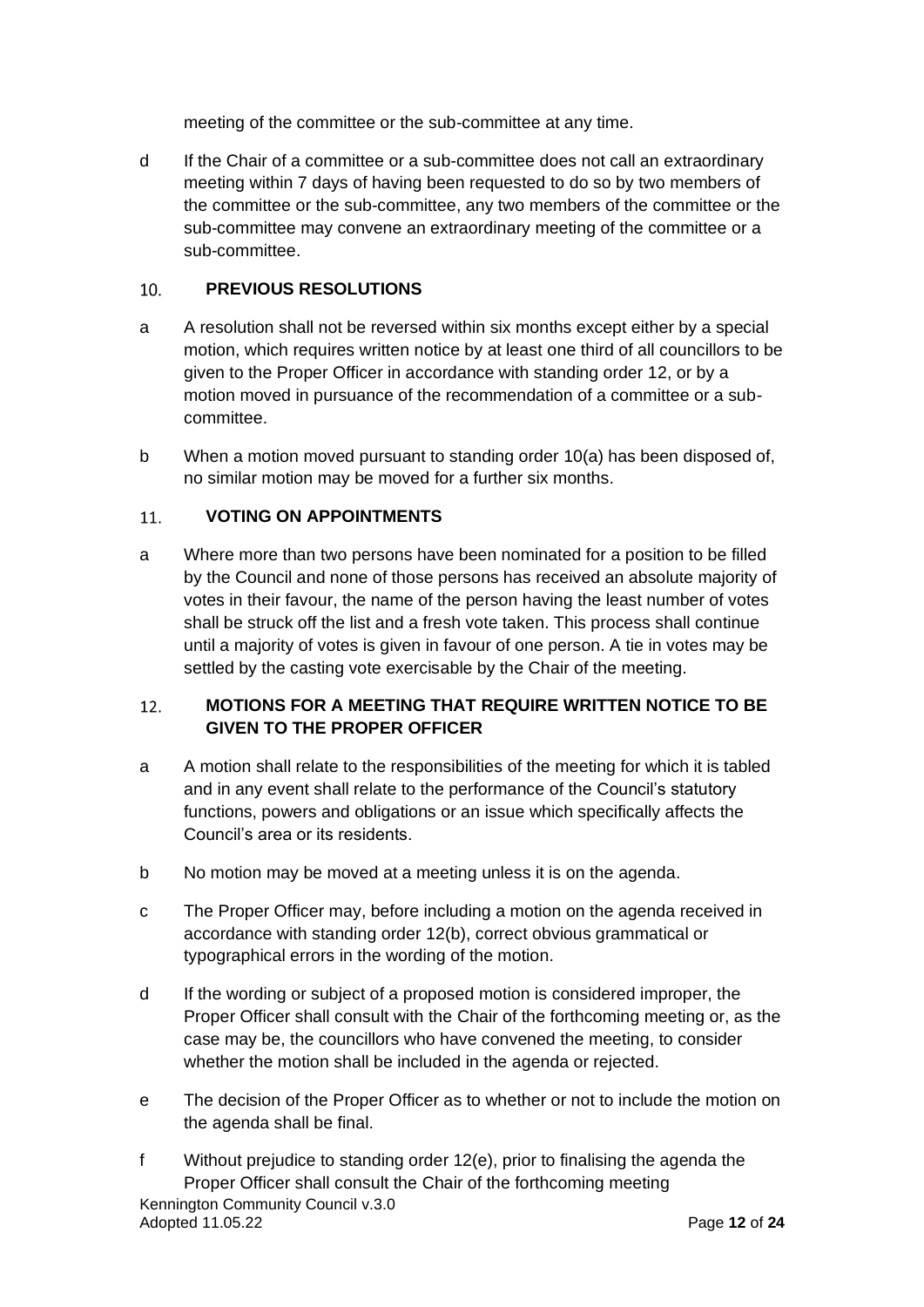- g Motions received shall be recorded and numbered in the order that they are received.
- h Motions rejected shall be recorded with an explanation by the Proper Officer of the reason for rejection.

#### <span id="page-12-0"></span>**MOTIONS AT A MEETING THAT DO NOT REQUIRE WRITTEN NOTICE**  13.

- a The following motions may be moved at a meeting without written notice to the Proper Officer:
	- i. to correct an inaccuracy in the draft minutes of a meeting;
	- ii. to move to a vote;
	- iii. to defer consideration of a motion;
	- iv. to refer a motion to a particular committee or sub-committee;
	- v. to appoint a person to preside at a meeting;
	- vi. to change the order of business on the agenda;
	- vii. to proceed to the next business on the agenda;
	- viii. to require a written report;
	- ix. to appoint a committee or sub-committee and their members;
	- x. to extend the time limits for speaking;
	- xi. to exclude the press and public from a meeting in respect of confidential or other information which is prejudicial to the public interest;
	- xii. to not hear further from a councillor or a member of the public;
	- xiii. to exclude a councillor or member of the public for disorderly conduct;
	- xiv. to temporarily suspend the meeting;
	- xv. to suspend a particular standing order (unless it reflects mandatory statutory or legal requirements);
	- xvi. to adjourn the meeting; or
	- xvii. to close the meeting.

#### <span id="page-12-1"></span>**MANAGEMENT OF INFORMATION**  14.

*See also standing order 23.*

a **The Council shall have in place and keep under review, technical and organisational measures to keep secure information (including personal data) which it holds in paper and electronic form. Such arrangements shall include deciding who has access to personal data and encryption of**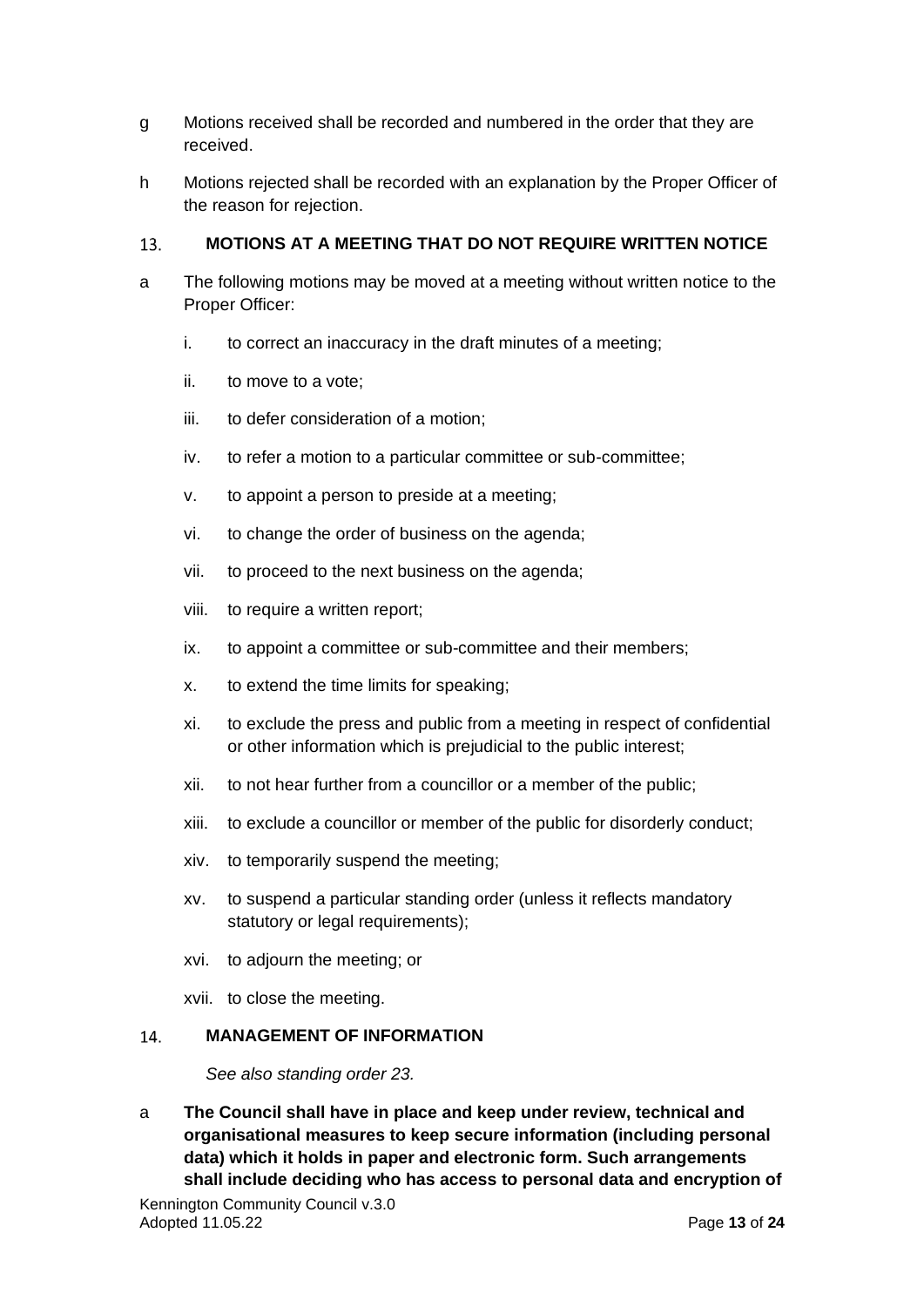**personal data.**

- b **The Council shall have in place, and keep under review, policies for the retention and safe destruction of all information (including personal data) which it holds in paper and electronic form. The Council's retention policy shall confirm the period for which information (including personal data) shall be retained or if this is not possible the criteria used to determine that period (e.g. the Limitation Act 1980).**
- c **The agenda, papers that support the agenda and the minutes of a meeting shall not disclose or otherwise undermine confidential information or personal data without legal justification.**
- d **Councillors, staff, the Council's contractors and agents shall not disclose confidential information or personal data without legal justification.**

#### <span id="page-13-0"></span>15. **MINUTES**

- a The minutes of a meeting shall include an accurate record of the following:
	- i. the time and place of the meeting or the medium used to conduct it, as appropriate;
	- ii. the names of councillors who are present and the names of councillors who are absent and where applicable of non-councillor members of a committee or sub-committee;
	- iii. interests that have been declared by councillors and non-councillors with voting rights;
	- iv. the grant of dispensations (if any) to councillors and non-councillors with voting rights;
	- v. whether a councillor or non-councillor with voting rights left the meeting when matters that they held interests in were being considered;
	- vi. if there was a public participation session; and
	- vii. the resolutions made and actions agreed.
- b If the draft minutes of a preceding meeting have been served on councillors with the agenda to attend the meeting at which they are due to be approved for accuracy, they shall be taken as read.
- c Minutes should be as short as is consistent with clarity and accuracy. There shall be no discussion about the draft minutes of a preceding meeting except in relation to their accuracy. A motion to correct any obvious inaccuracy or error in the draft minutes shall be moved in accordance with standing order 13(a)(i). Corrections are particularly important if a motion or decision has been incorrectly recorded.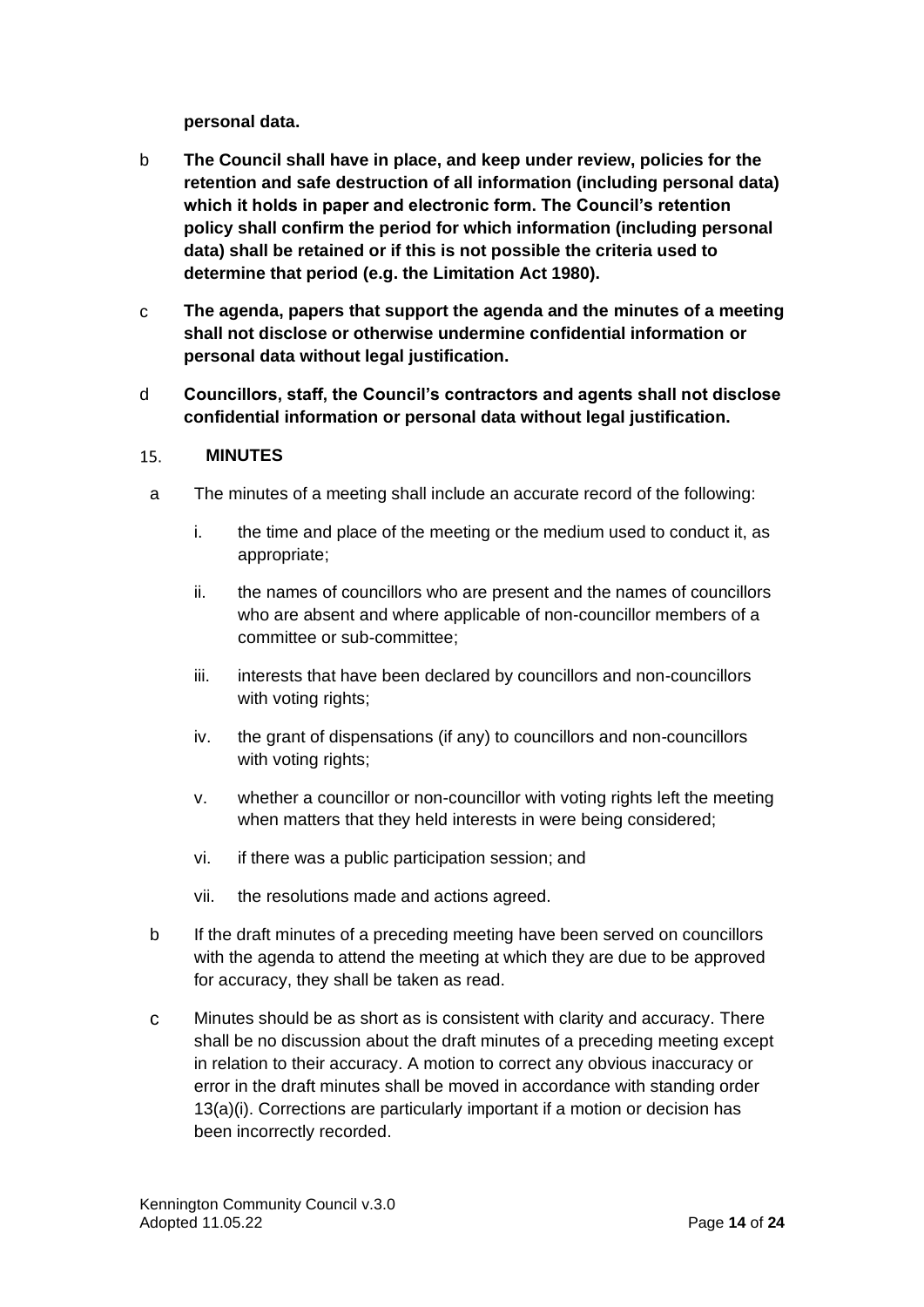- d The accuracy of draft minutes, including any amendment(s) made to them, shall be confirmed by resolution and shall be signed by the Chair of the meeting and stand as an accurate record of the meeting to which the minutes relate.
- e If the Chair of the meeting does not consider the minutes to be an accurate record of the meeting to which they relate, he/she shall sign the minutes and include a paragraph in the following terms or to the same effect:

"The Chair of this meeting does not believe that the minutes of the meeting of the [ ] held on [date] in respect of [ ] were a correct record but his/her view was not upheld by the meeting and the minutes are confirmed as an accurate record of the proceedings."

- f The Council shall publish draft minutes on a website which is publicly accessible and free of charge not later than three weeks after the meeting has taken place.
- g Subject to the publication of draft minutes in accordance with standing order 15(g) and standing order 23(a) and following a resolution which confirms the accuracy of the minutes of a meeting, the Council shall publish the approved minutes on a website which is publicly accessible and free of charge not later than one week after the meeting has taken place. The draft minutes or recordings of the meeting for which approved minutes exist shall be removed from circulation.

#### <span id="page-14-0"></span>16. **CODE OF CONDUCT AND DISPENSATIONS**

*See also standing order 2(p).*

- a All councillors and non-councillors with voting rights shall observe the code of conduct adopted by the Council.
- b Unless he/she has been granted a dispensation, a councillor or non-councillor with voting rights shall withdraw from a meeting when it is considering a matter in which he/she has a disclosable pecuniary interest. He/she may return to the meeting after it has considered the matter in which he/she had the interest.
- c Unless he/she has been granted a dispensation, a councillor or non-councillor with voting rights shall withdraw from a meeting when it is considering a matter in which he/she has another interest if so required by the Council's code of conduct. He/she may return to the meeting after it has considered the matter in which he/she had the interest.
- d **Dispensation requests shall be in writing and submitted to the Proper Officer** as soon as possible before the meeting, or failing that, at the start of the meeting for which the dispensation is required.
- e A decision as to whether to grant a dispensation shall be made after advice from the Proper Officer by a meeting of the Council, or committee or subcommittee for which the dispensation is required.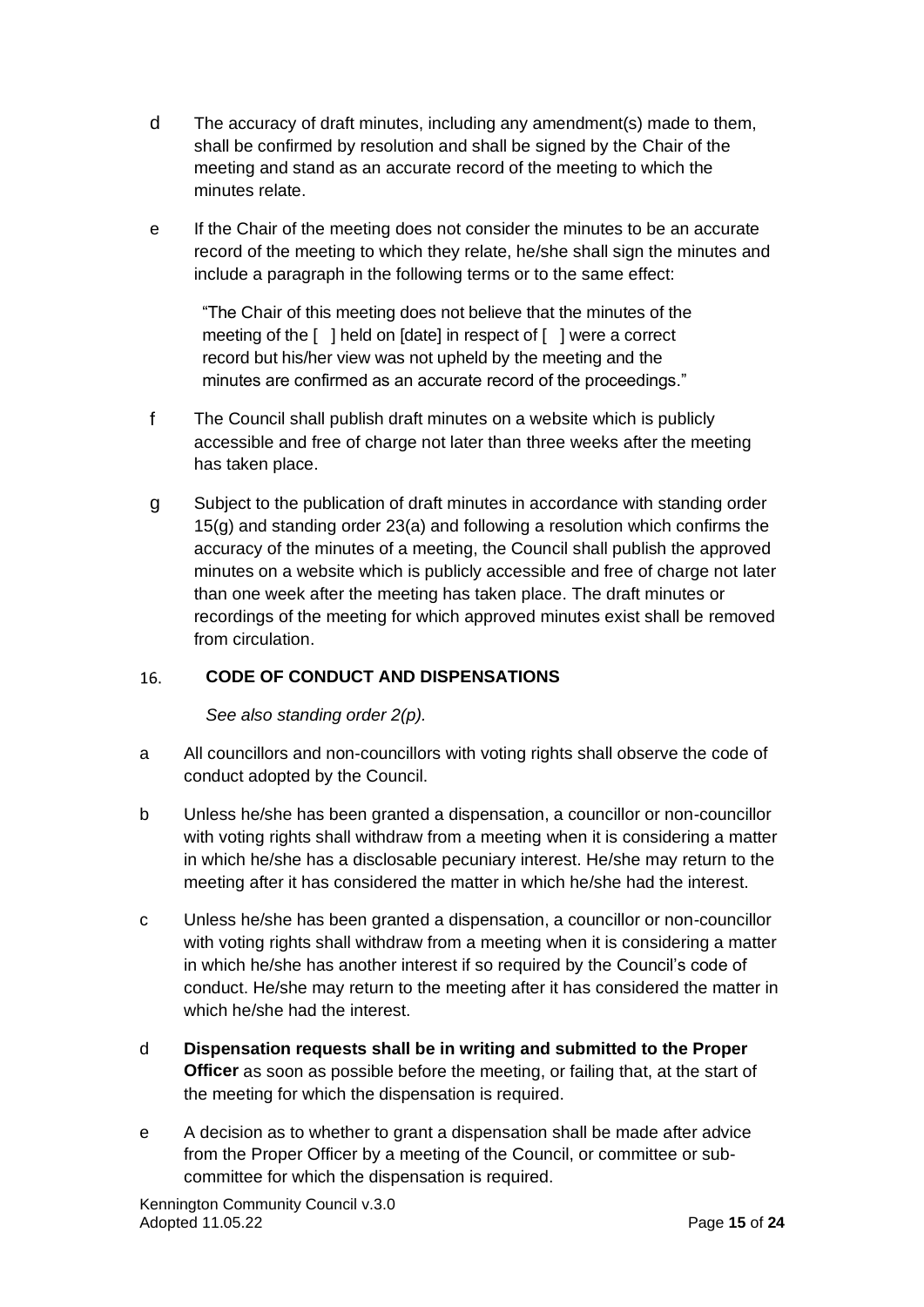- f A dispensation request shall confirm:
	- i. the description and the nature of the disclosable pecuniary interest or other interest to which the request for the dispensation relates;
	- ii. whether the dispensation is required to participate at a meeting in a discussion only or a discussion and a vote;
	- iii. the date of the meeting or the period (not exceeding four years) for which the dispensation is sought; and
	- iv. an explanation as to why the dispensation is sought.
- g Subject to standing orders 16(d) and (f), a dispensation request shall be considered at the beginning of the meeting of the Council, or committee or subcommittee for which the dispensation is required.
- **h A dispensation may be granted in accordance with standing order 16(e) if having regard to all relevant circumstances any of the following apply:**
	- **i. without the dispensation the number of persons prohibited from participating in the particular business would be so great a proportion of the meeting transacting the business as to impede the transaction of the business;**
	- **ii. granting the dispensation is in the interests of persons living in the Council's area; or**
	- iii. **it is otherwise appropriate to grant a dispensation.**

#### <span id="page-15-0"></span>17. **CODE OF CONDUCT COMPLAINTS**

- a Upon notification by the District or Unitary Council that it is dealing with a complaint that a councillor or non-councillor with voting rights has breached the Council's code of conduct, the Proper Officer shall, subject to standing order 14, report this to the Council.
- b Where the notification in standing order 17(a) relates to a complaint made by the Proper Officer, the Proper Officer shall notify the Chair of Council of this fact, and the Chair shall nominate another staff member to assume the duties of the Proper Officer in relation to the complaint until it has been determined and the Council has agreed what action, if any, to take in accordance with standing order 17(e).
- c Where the notification in standing order 174(a) relates to a complaint made by or concerning the Chair of Council, the Proper Officer shall notify the Vice-Chair of Council of this fact, and the Vice-Chair shall preside at all proceedings of the Council until it has agreed what action, if any, to take in accordance with standing order 17(d), unless the Vice-Chair is also involved in the complaint.
- d The Council may: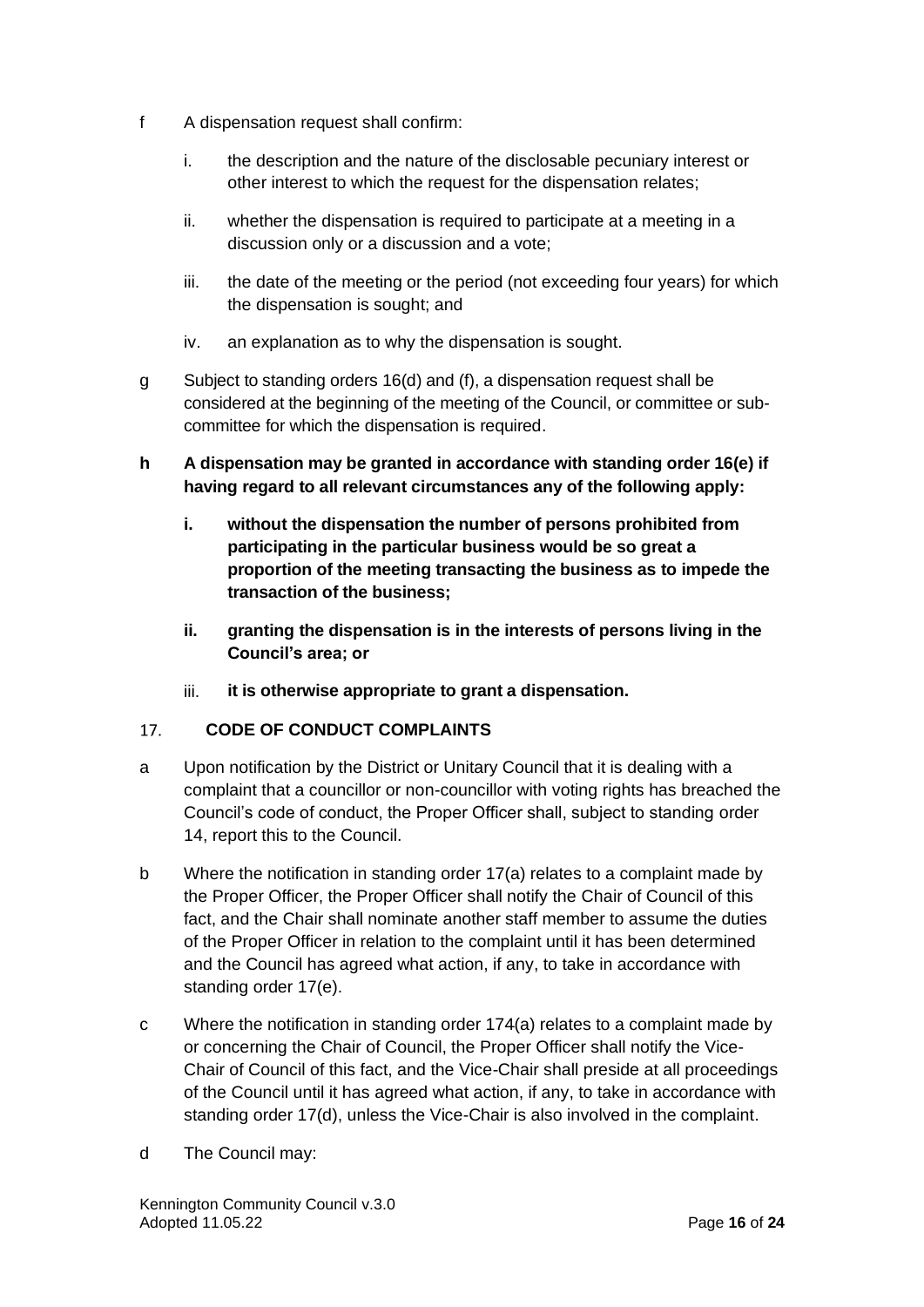- i. provide information or evidence where such disclosure is necessary to investigate the complaint or is a legal requirement;
- ii. seek information relevant to the complaint from the person or body with statutory responsibility for investigation of the matter;
- e **Upon notification by the District or Unitary Council that a councillor or non-councillor with voting rights has breached the Council's code of conduct, the Council shall consider what, if any, action to take against him/her. Such action excludes disqualification or suspension from office.**

#### <span id="page-16-0"></span>18. **PROPER OFFICER**

- a The Proper Officer shall be either (i) the clerk or (ii) other staff member(s) nominated by the Council to undertake the work of the Proper Officer when the Proper Officer is absent.
- b The Proper Officer shall:
	- i. **at least three clear days before a meeting of the Council, a committee** or a sub-committee**,**
		- **a serve on councillors by delivery or post at their residences or by email authenticated in such manner as the Proper Officer thinks fit, a signed summons confirming the time, place and the agenda (provided the councillor has consented to service by email),**
		- b circulate documentation that provides relevant background or information about the items of business on the agenda **and**
		- **c provide, in a conspicuous place, public notice of the time, place and agenda (provided that the public notice with agenda of an extraordinary meeting of the Council convened by councillors is signed by them).**

*See standing order 3(a) for the meaning of clear days for a meeting of a full Council and standing order 4(a) for the meaning of clear days for a meeting of a committee;*

- ii. subject to standing order 12, include on the agenda all motions in the order received unless a councillor has given written notice at least 5 days before the meeting confirming his/her withdrawal of it or has agreed to the motion being taken later in the meeting or at a subsequent meeting;
- iii. **convene a meeting of the Council for the election of a new Chair of the Council, occasioned by a casual vacancy in the office;**
- iv. **facilitate inspection of the minute book by local government electors;**
- v. **receive and retain copies of byelaws made by other local**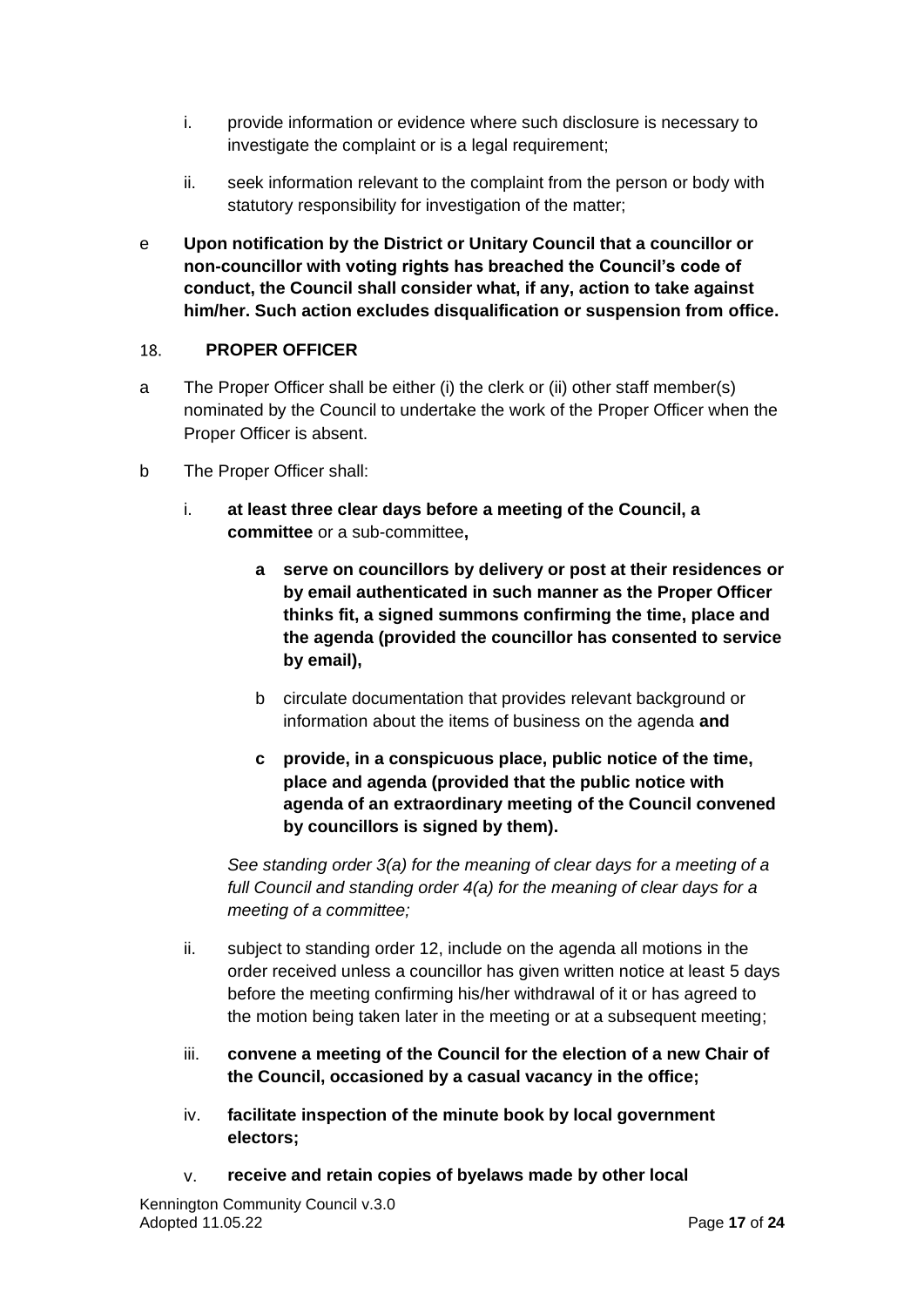## **authorities;**

- vi. hold acceptance of office forms from councillors;
- vii. hold a copy of every councillor's register of interests and provide a copy to the Monitoring Officer;
- viii. assist with responding to requests made under freedom of information legislation and rights exercisable under data protection legislation, in accordance with the Council's relevant policies and procedures;
- ix. liaise, as appropriate, with the Council's Data Protection Officer (if there is one);
- x. receive and send general correspondence and notices on behalf of the Council except where there is a resolution to the contrary;
- xi. assist in the organisation of, storage of, access to, security of and destruction of information held by the Council in paper and electronic form subject to the requirements of data protection and freedom of information legislation and other legitimate requirements (e.g. the Limitation Act 1980);
- xii. arrange for legal deeds to be executed; (*see also standing order 26);*
- xiii. arrange or manage the prompt authorisation, approval, and instruction regarding any payments to be made by the Council in accordance with its financial regulations;
- xiv. record every planning application notified to the Council and the Council's response to the local planning authority in a book for such purpose;
- xv. refer a planning application received by the Council to the Chair or in his/her absence the Vice-Chair (if there is one) of the Council within two working days of receipt to facilitate an extraordinary meeting if the nature of a planning application requires consideration before the next ordinary meeting of the Council or the Planning Committee, as appropriate;
- xvi. make a recording of each meeting open to the public and cause it to be made, unedited, publicly available on a popular web platform within one week of the meeting; and
- xvii. manage access to information about the Council via the publication scheme.

#### <span id="page-17-0"></span>19. **RESPONSIBLE FINANCIAL OFFICER**

a The Council shall appoint appropriate staff member(s) to undertake the work of the Responsible Financial Officer when the Responsible Financial Officer is absent.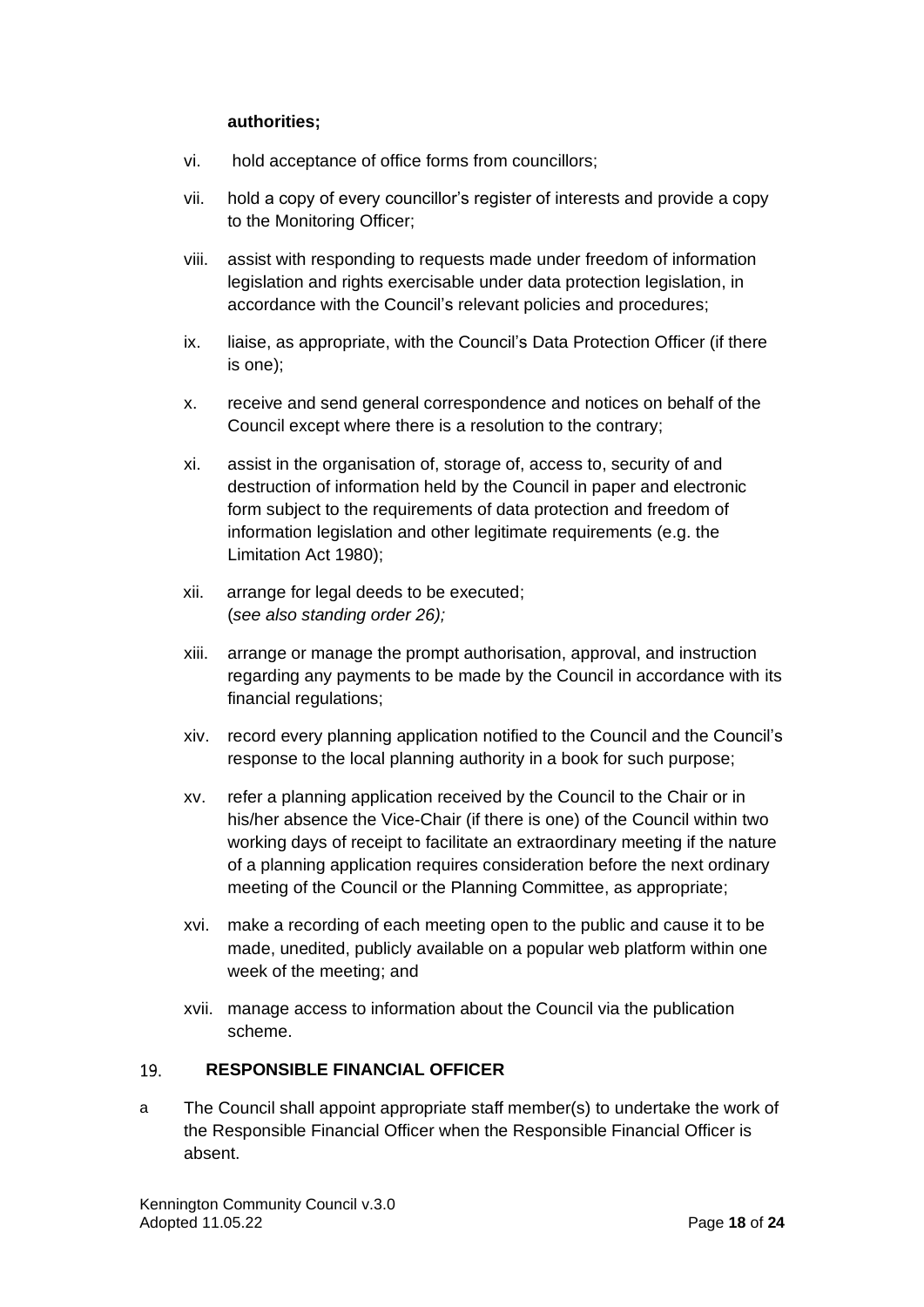#### <span id="page-18-0"></span>**ACCOUNTS AND ACCOUNTING STATEMENTS**  $20.$

- a "Proper practices" in standing orders refer to the most recent version of "Governance and Accountability for Local Councils – a Practitioners' Guide".
- b All payments by the Council shall be authorised, approved and paid in accordance with the law, proper practices and the Council's financial regulations.
- c The Responsible Financial Officer shall supply to each councillor as soon as practicable after 30 June, 30 September and 31 December in each year a statement to summarise:
	- i. the Council's receipts and payments (or income and expenditure) for each quarter;
	- ii. the Council's aggregate receipts and payments (or income and expenditure) for the year to date;
	- iii. the balances held at the end of the quarter being reported

and which includes a comparison with the budget for the financial year and highlights any actual or potential overspends.

- d As soon as possible after the financial year end at 31 March, the Responsible Financial Officer shall provide:
	- i. each councillor with a statement summarising the Council's receipts and payments (or income and expenditure) for the last quarter and the year to date for information; and
	- ii. to the Council the accounting statements for the year in the form of Section 2 of the annual governance and accountability return, as required by proper practices, for consideration and approval.
- e The year-end accounting statements shall be prepared in accordance with proper practices and apply the form of accounts determined by the Council (receipts and payments, or income and expenditure) for the year to 31 March. A completed draft annual governance and accountability return shall be presented to all councillors at least 14 days prior to anticipated approval by the Council. The annual governance and accountability return of the Council, which is subject to external audit, including the annual governance statement, shall be presented to the Council for consideration and formal approval before 30 June.

#### <span id="page-18-1"></span>**FINANCIAL CONTROLS AND PROCUREMENT**  $21.$

- a. The Council shall consider and approve financial regulations drawn up by the Responsible Financial Officer, which shall include detailed arrangements in respect of the following:
	- i. the keeping of accounting records and systems of internal controls;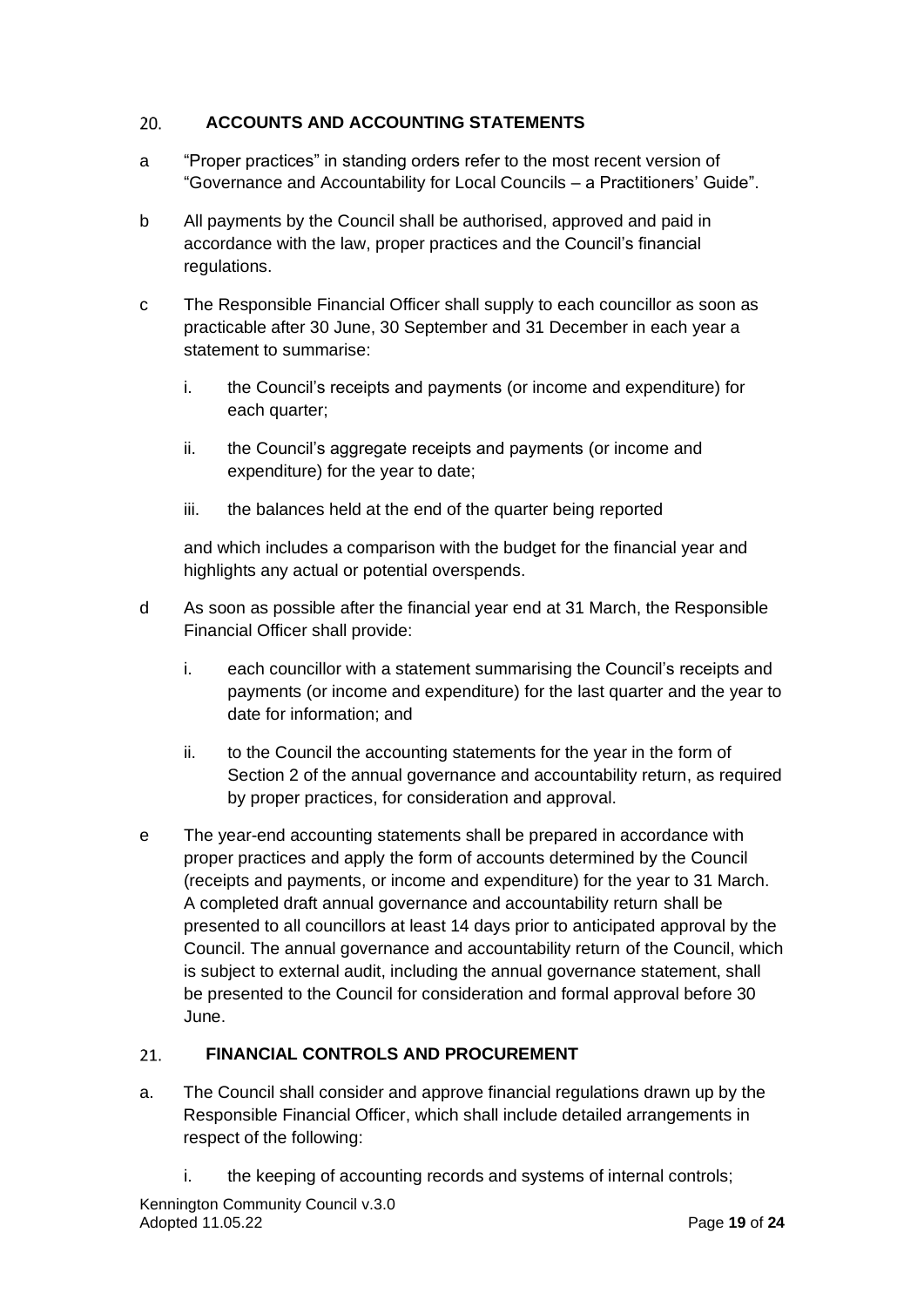- ii. the assessment and management of financial risks faced by the Council;
- iii. the work of the independent internal auditor in accordance with proper practices and the receipt of regular reports from the internal auditor, which shall be required at least annually;
- iv. the inspection and copying by councillors and local electors of the Council's accounts and/or orders of payments; and
- v. whether contracts with an estimated value below **£25,000** due to special circumstances are exempt from a tendering process or procurement exercise.
- b. Financial regulations shall be reviewed regularly and at least annually for fitness of purpose.
- c. **A public contract regulated by the Public Contracts Regulations 2015 with an estimated value in excess of £25,000 but less than the relevant thresholds in standing order 21(f) is subject to Regulations 109-114 of the Public Contracts Regulations 2015 which include a requirement on the Council to advertise the contract opportunity on the Contracts Finder website regardless of what other means it uses to advertise the opportunity unless it proposes to use an existing list of approved suppliers (framework agreement).**
- d. Subject to additional requirements in the financial regulations of the Council, the tender process for contracts for the supply of goods, materials, services or the execution of works shall include, as a minimum, the following steps:
	- i. a specification for the goods, materials, services or the execution of works shall be drawn up;
	- ii. an invitation to tender shall be drawn up to confirm (i) the Council's specification (ii) the time, date and address for the submission of tenders (iii) the date of the Council's written response to the tender and (iv) the prohibition on prospective contractors contacting councillors or staff to encourage or support their tender outside the prescribed process;
	- iii. the invitation to tender shall be advertised in a local newspaper and in any other manner that is appropriate;
	- iv. tenders are to be submitted in writing in a sealed marked envelope addressed to the Proper Officer;
	- v. tenders shall be opened by the Proper Officer in the presence of at least one councillor after the deadline for submission of tenders has passed;
	- vi. tenders are to be reported to and considered by the appropriate meeting of the Council or a committee or sub-committee with delegated responsibility.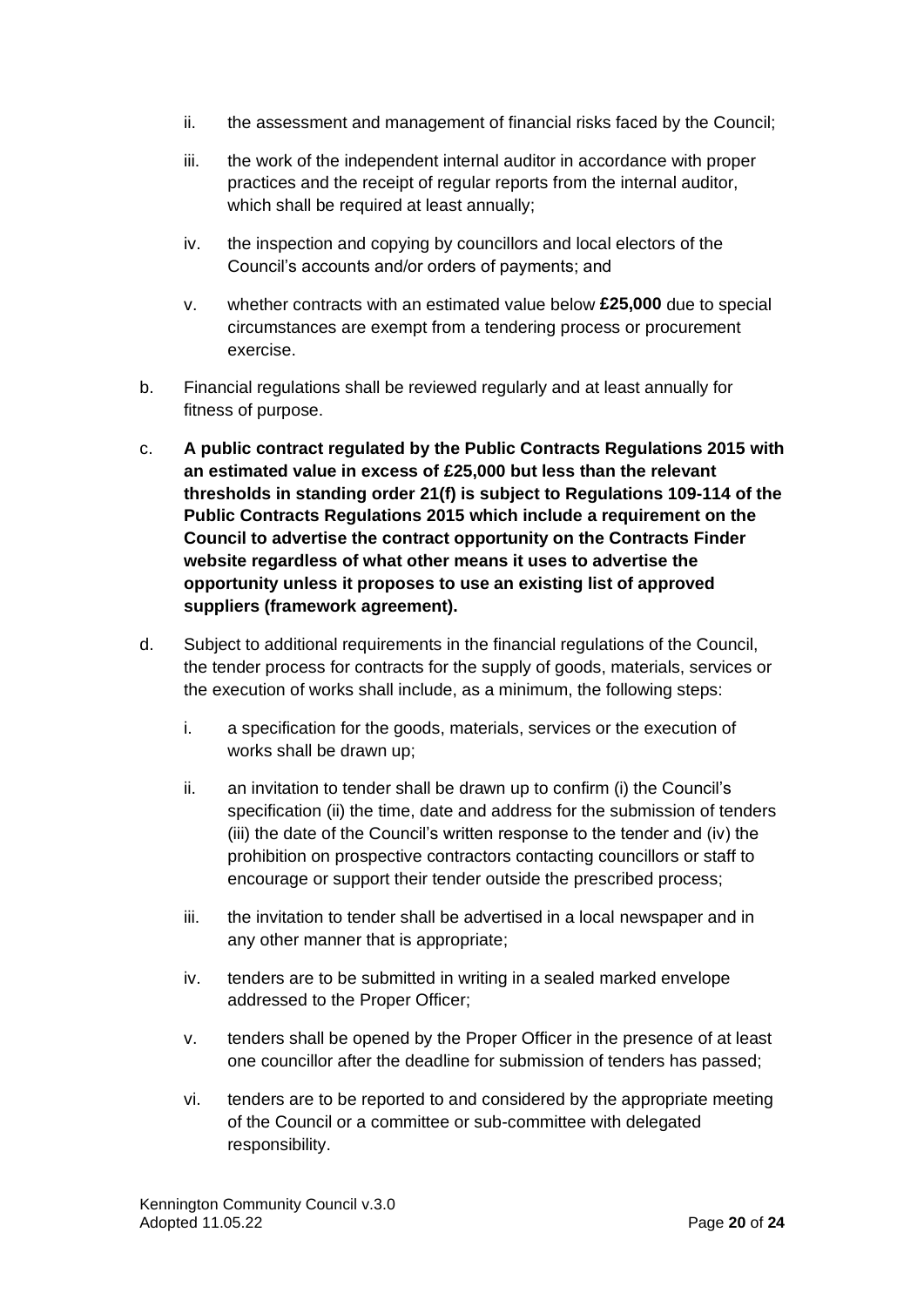- e. Neither the Council, nor a committee or a sub-committee with delegated responsibility for considering tenders, is bound to accept the lowest value tender.
- f. **A public contract regulated by the Public Contracts Regulations 2015 with an estimated value in excess of £189,330 for a public service or supply contract or in excess of £4,733,252 for a public works contract (or other thresholds determined by the European Commission every two years and published in the Official Journal of the European Union (OJEU)) shall comply with the relevant procurement procedures and other requirements in the Public Contracts Regulations 2015 which include advertising the contract opportunity on the Contracts Finder website and in OJEU.**
- g. **A public contract in connection with the supply of gas, heat, electricity, drinking water, transport services, or postal services to the public; or the provision of a port or airport; or the exploration for or extraction of gas, oil or solid fuel with an estimated value in excess of £378,660 for a supply, services or design contract; or in excess of £4,733,252 for a works contract; or £820,370 for a social and other specific services contract (or other thresholds determined by the European Commission every two years and published in OJEU) shall comply with the relevant procurement procedures and other requirements in the Utilities Contracts Regulations 2016.**

#### <span id="page-20-0"></span> $22.$ **HANDLING STAFF MATTERS**

- a A matter personal to a member of staff that is being considered by a meeting of Council or the Personnel and Development Committee is subject to standing order 14.
- b The Council's most senior member of staff shall notify the Chair of Council or, if he/she is not available, the Vice-Chair, of absence occasioned by illness or other reason.
- c The Chair of Council or in his/her absence, the Vice-Chair shall conduct a review of the performance and annual appraisal of the work of The Clerk. The reviews and appraisal shall be reported in writing to the Clerk and are subject to approval by resolution by the Personnel and Development Committee.
- d Subject to the Council's policy regarding the handling of grievance matters, the Council's most senior member of staff (or other members of staff) shall contact the Chair of Council or in his/her absence, the Vice-Chair in respect of an informal or formal grievance matter, and this matter shall be reported back and progressed by resolution of the Personnel and Development Committee.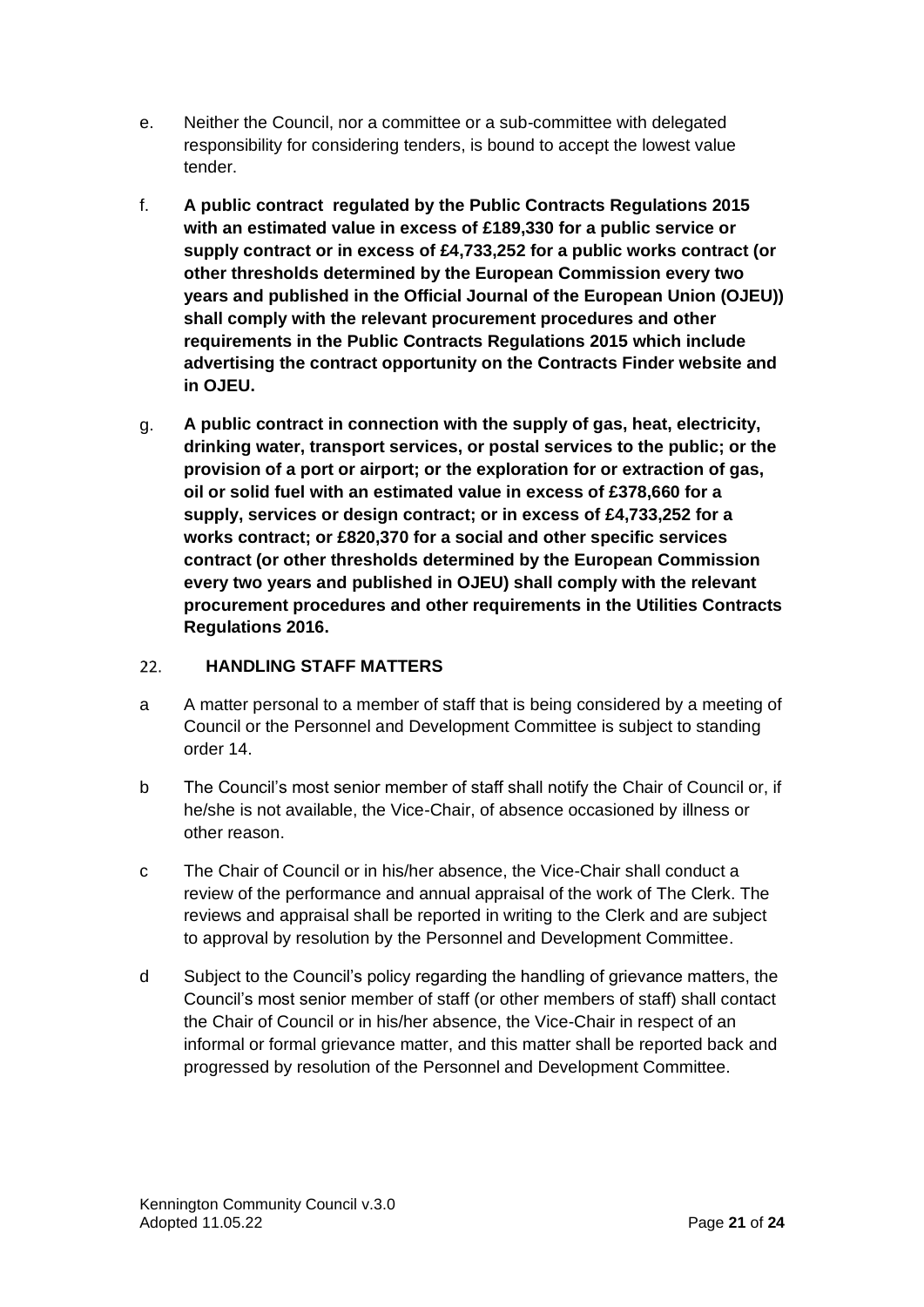- e Subject to the Council's policy regarding the handling of grievance matters, if an informal or formal grievance matter raised by The Clerk relates to the Chair or Vice-Chair of Council, this shall be communicated to another member of the Personnel and Development Committee and it shall be reported back and progressed by resolution of the Personnel and Development Committee.
- f Any persons responsible for all or part of the management of staff shall treat as confidential the written records of all meetings relating to their performance, capabilities, grievance or disciplinary matters.
- g In accordance with standing order 14(a), persons with line management responsibilities shall have access to staff records referred to in standing order 22(f).

#### <span id="page-21-0"></span>23. **RESPONSIBILITIES TO PROVIDE INFORMATION**

*See also standing order 24.*

- a **In accordance with freedom of information legislation, the Council shall publish information in accordance with its publication scheme and respond to requests for information held by the Council.**
- b. **The Council shall publish information in accordance with the requirements of the Smaller Authorities (Transparency Requirements) (England) Regulations 2015.**
- <span id="page-21-1"></span>**RESPONSIBILITIES UNDER DATA PROTECTION LEGISLATION**  24. *Below is not an exclusive list*. *See also standing order 14.*
- a The Council may appoint a Data Protection Officer.
- b **The Council shall have policies and procedures in place to respond to an individual exercising statutory rights concerning his/her personal data.**
- c **The Council shall have a written policy in place for responding to and managing a personal data breach.**
- d **The Council shall keep a record of all personal data breaches comprising the facts relating to the personal data breach, its effects and the remedial action taken.**
- e **The Council shall ensure that information communicated in its privacy notice(s) is in an easily accessible and available form and kept up to date.**
- f **The Council shall maintain a written record of its processing activities.**

#### <span id="page-21-2"></span>**RELATIONS WITH THE PRESS/MEDIA** 25.

a The Council shall adopt a policy on dealing with the press and/or media.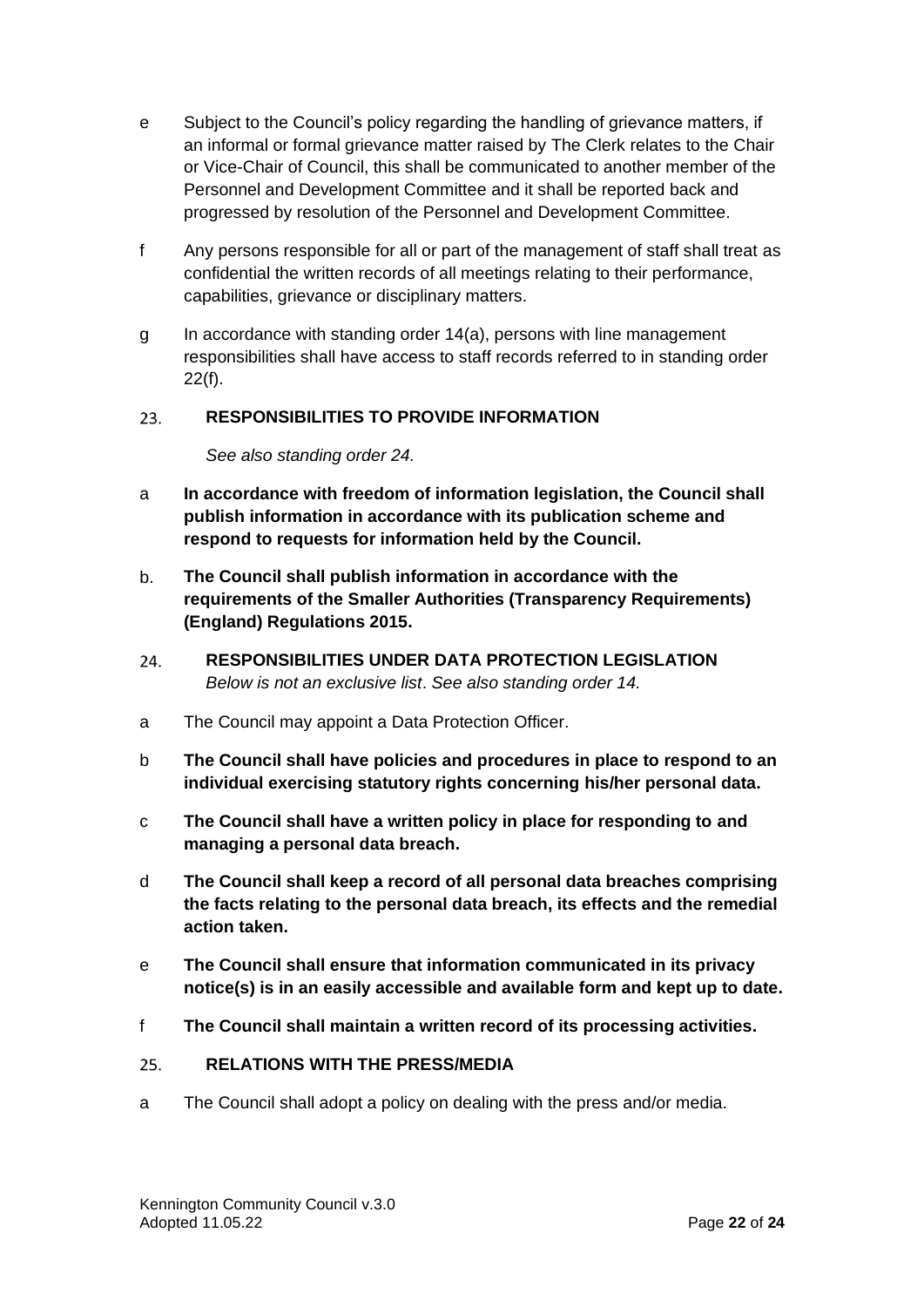b Requests from the press or other media for an oral or written comment or statement from the Council, its councillors or staff shall be handled in accordance with the Council's policy in respect of dealing with the press and/or other media.

#### <span id="page-22-0"></span>26. **EXECUTION AND SEALING OF LEGAL DEEDS**

*See also standing orders 18(b)(xii) and (xvii).*

- a A legal deed shall not be executed on behalf of the Council unless authorised by a resolution.
- b **Subject to standing order 26(a), any two councillors may sign, on behalf of the Council, any deed required by law and the Proper Officer shall witness their signature**s.

## <span id="page-22-1"></span>27. **COMMUNICATING WITH DISTRICT AND COUNTY OR UNITARY COUNCILLORS**

- a An invitation to attend a meeting of the Council shall be sent, together with the agenda, to the ward councillor(s) of the District and County Council representing the area of the Council.
- b Unless the Council determines otherwise, a copy of each letter sent to the District and County Council shall be sent to the ward councillor(s) representing the area of the Council.

#### <span id="page-22-2"></span>28. **RESTRICTIONS ON COUNCILLOR ACTIVITIES**

- a. Unless duly authorised no councillor shall:
	- i. inspect any land and/or premises which the Council has a right or duty to inspect; or
	- ii. issue orders, instructions or directions.

#### <span id="page-22-3"></span>29. **STANDING ORDERS GENERALLY**

- a All or part of a standing order, except one that incorporates mandatory statutory or legal requirements, may be suspended by resolution in relation to the consideration of an item on the agenda for a meeting.
- b A motion to add to or vary or revoke one or more of the Council's standing orders, except one that incorporates mandatory statutory or legal requirements, shall be proposed by a special motion, the written notice by at least one third councillors to be given to the Proper Officer in accordance with standing order 12.
- c The Proper Officer shall provide a copy of the Council's standing orders to a councillor as soon as possible.
- d The decision of the Chair of a meeting as to the application of standing orders at the meeting shall be final.

Kennington Community Council v.3.0 Adopted 11.05.22 Page **23** of **24**